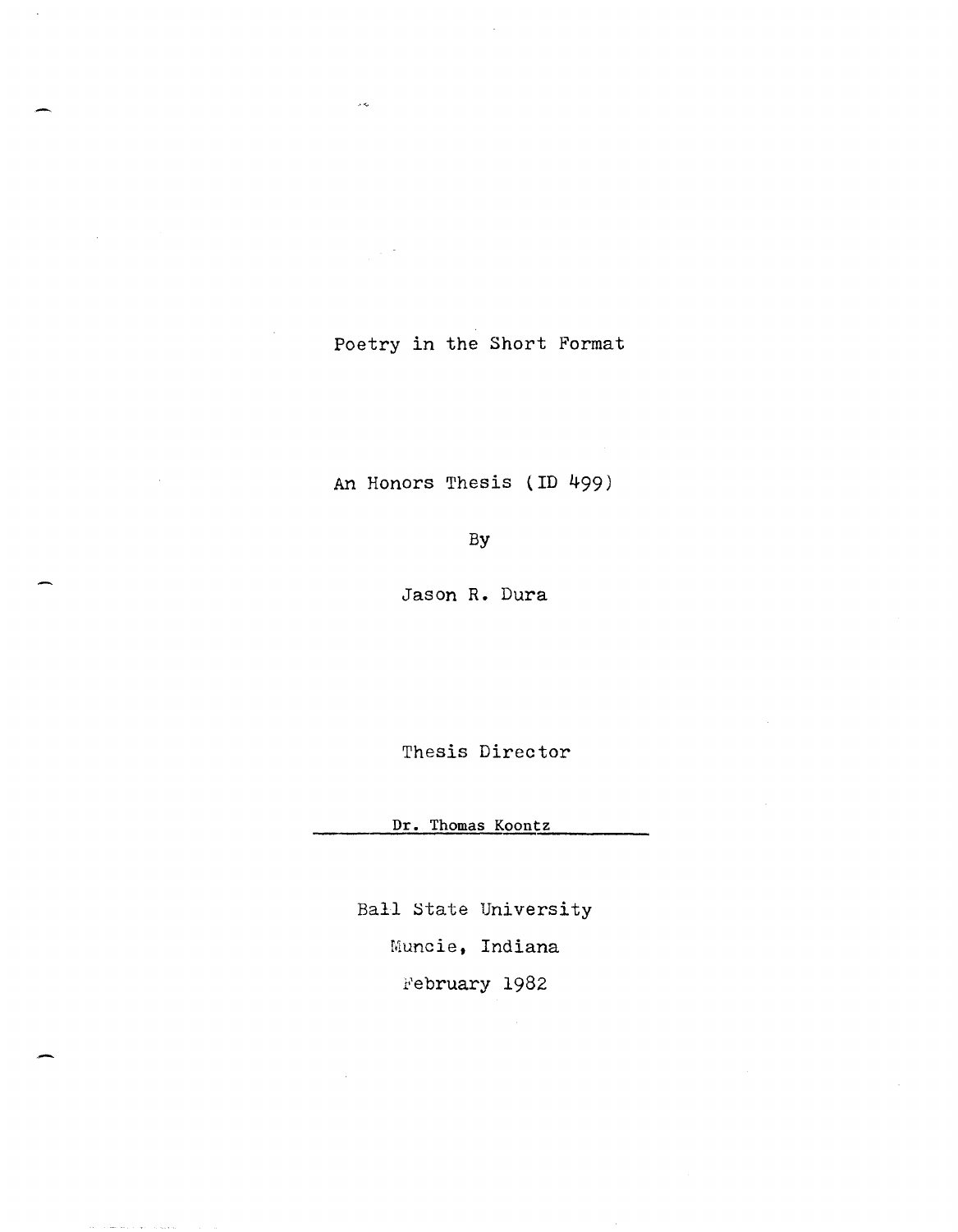

الأولى المتعارضين فقصت والانتجاب والمنافر

 $\sim$   $\sim$ 

 $\mathcal{A}$ 

 $\hat{\mathcal{A}}$ 

### Part **I.**

**An** Essay **on Survival.**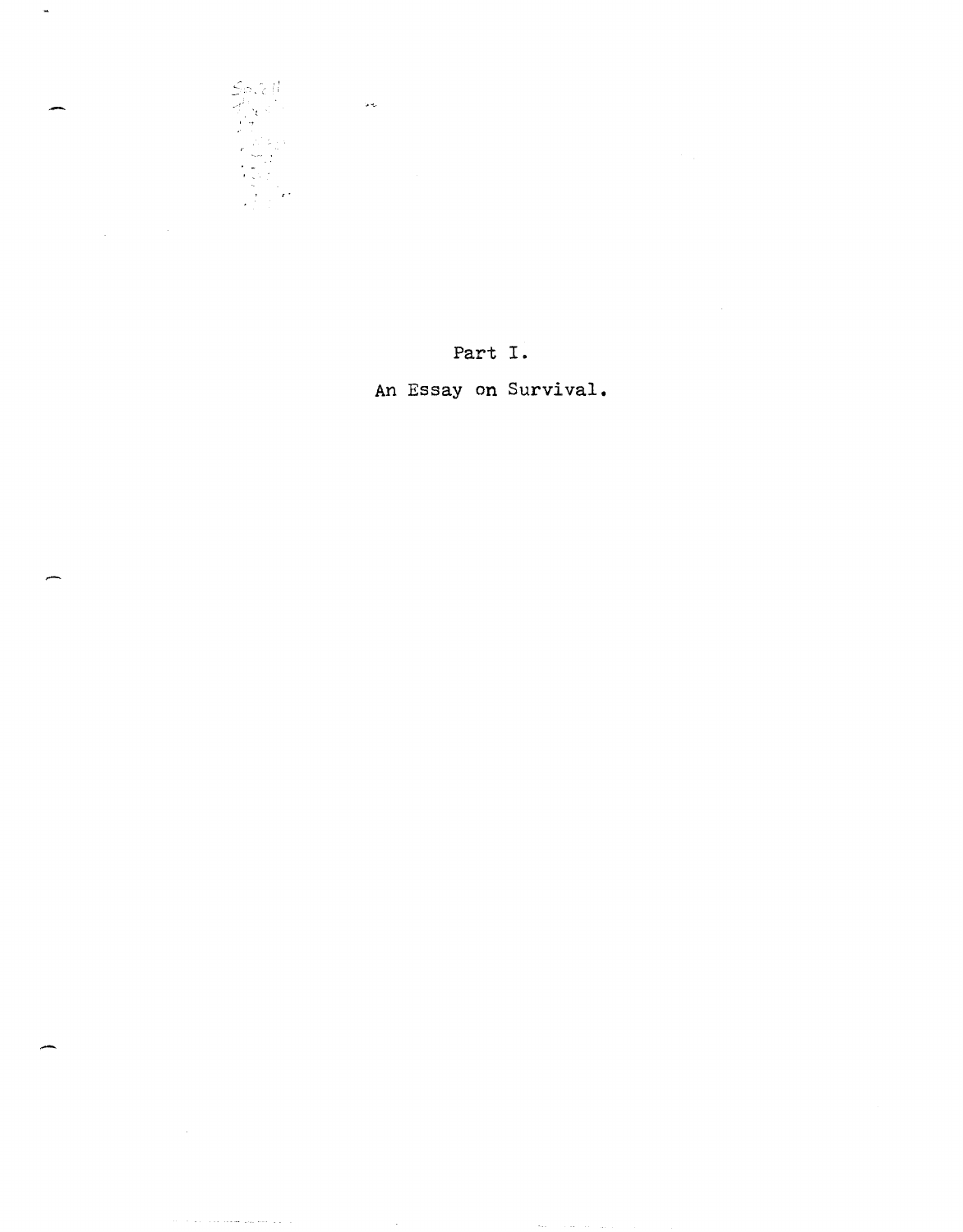Within poetry there are many facets and factions. One of the least accepted forms of poetry is poetry in the short format. The character of this form of poetry lies in its structural nature. Short poetry is short. Though no eyact parameters have been set for poetry in the short format, a logical range would be from one to thirteen lines (fourteen could possibly constitute a sonnet). This brevity allows for or causes a concentration of energy. Because of the high energy concentration involved, short poetry should be considered a dangerously intense medium and not all readers and writers are advised to venture into it. It is a medium best left to the more courageous and hearty of individuals.

Brief poetry exposes the reader's most intense emotions swiftly. It allows no time for contemplation--simply time for reaction. In poetry in the short format, the reader is not afforded the luxury of repitition of idea and interpretary guides, as is often the case in long poetry.<sup>1</sup> These elements are used to better achieve the goal of long poetry--interpretation of meaning. Short poetry escapes the necessity of a versified support framework by not having the interpretation of meaning as its goal.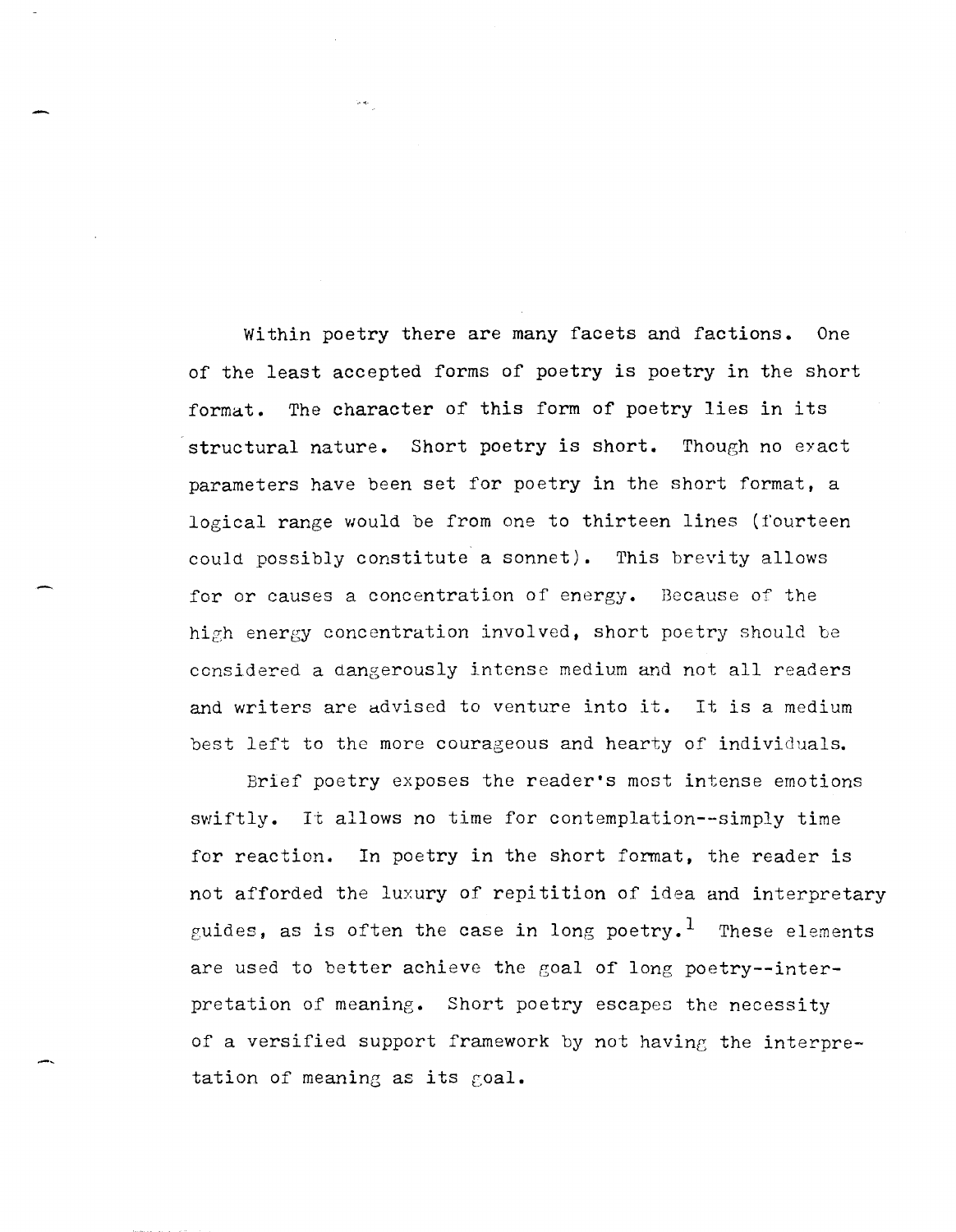Short poetry's goal is an emotional reaction, not interpretation of meaning. This difference of goals between short and long poetry is why so many readers and writers accustomed to poetry in the long format are unsuccessful with poetry in the short format. Readers of long poetry usually enter short poetry planning to interpret meaning from what they read. They will eventually exit from short poetry unfulfilled. (Meaning exists, but it stands as a lesser achievement in comparison to the emotional reaction produced by good short poetry.) The long poetry readers will decide that short poetry has little meaning and thus little value. Yet, if the quest had begun as a search for an emotional reaction, the task would have been possible and the dissatisfaction could have been avoided.

 $\lambda$  -  $\lambda_{\rm s}$ 

-.

Writers of long poetry who enter short poetry must also be wary of the possible problems. The courage mentioned earlier is essential to survival. The artist who feels queasy when faced with the fear of being misconstrued had best avoid short poetry as his medium. Short poems are meant to offer a feeling through an emotional reaction. All people vary in their specific emotional tendencies and the emotional reaction produced by a poem is unpredictable. (What may give rise to grief in one individual may bring anger to another.) The emotional reactions brought about by a poem cannot be dictated by the author. An attempt in this direction will result in the production of an ineffective.

2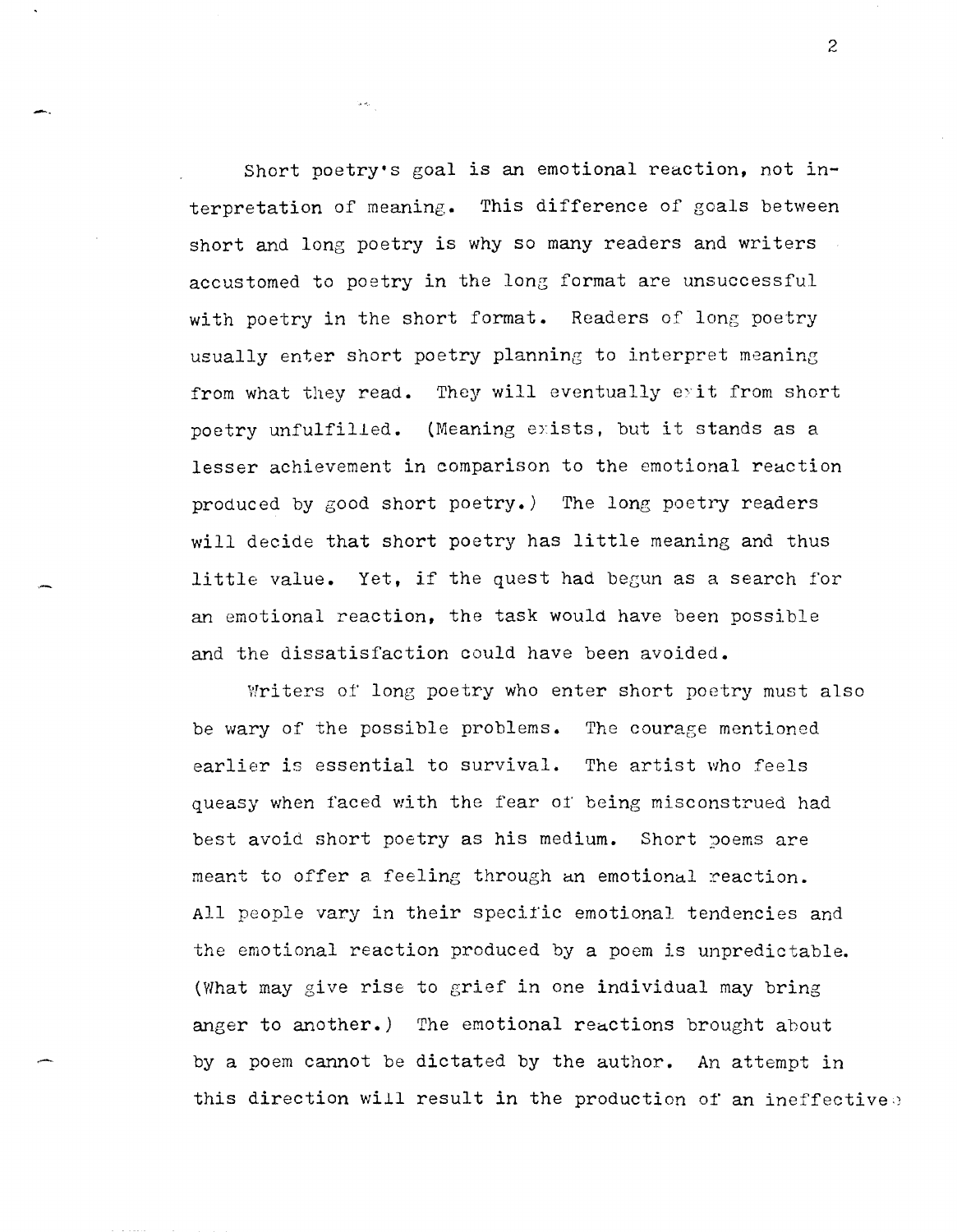- poem or one of such length as not to fall within the economy required of poetry in the short format. Short poetry was meant to be written then abandoned to one's readers. The poem and the reader will or will not survive as one unit.<sup>2</sup> (Their destiny will be determined by their combined strength.)

 $\sigma(\sigma_{\theta})$ 

In the end it is the survival record of one's poems that determines their quality. It seems only fair to judge short poetry by its goal. Since the goal of short poetry is an emotional reaction, that reaction or lack thereof will function to separate good short poetry from bad short poetry. More appropriately stated, short poetry is not good or bad, but rather, e1'fective or ineffective.

J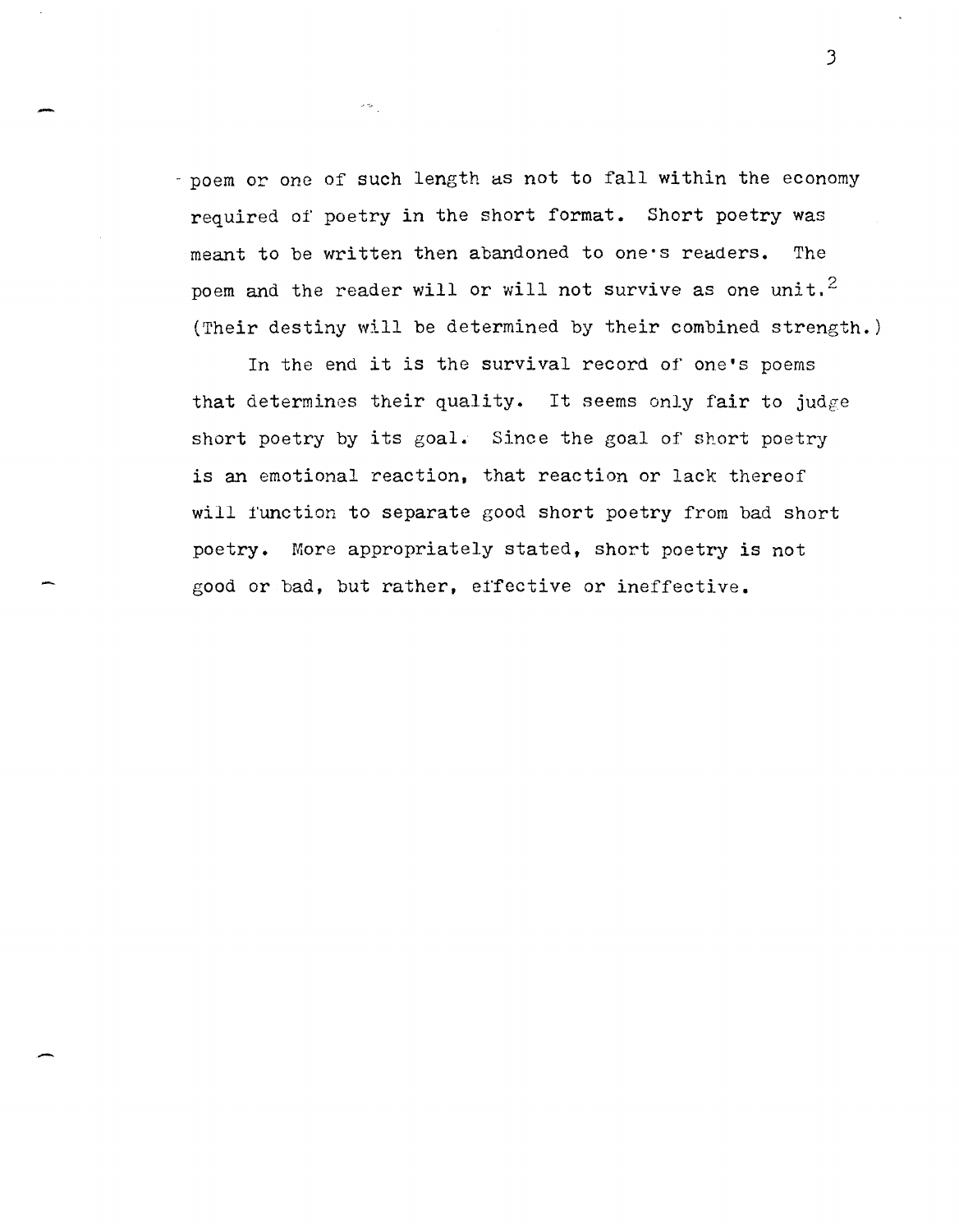Part II.

 $\mathcal{L}_{\mathcal{L}}$ 

 $\sim$ 

 $\sim$ 

 $\sim 10$ 

 $\langle \omega \rangle_{\rm{eq}}$ 

 $\sim$ 

 $\bar{z}$ 

Some Short Poems I Have Written.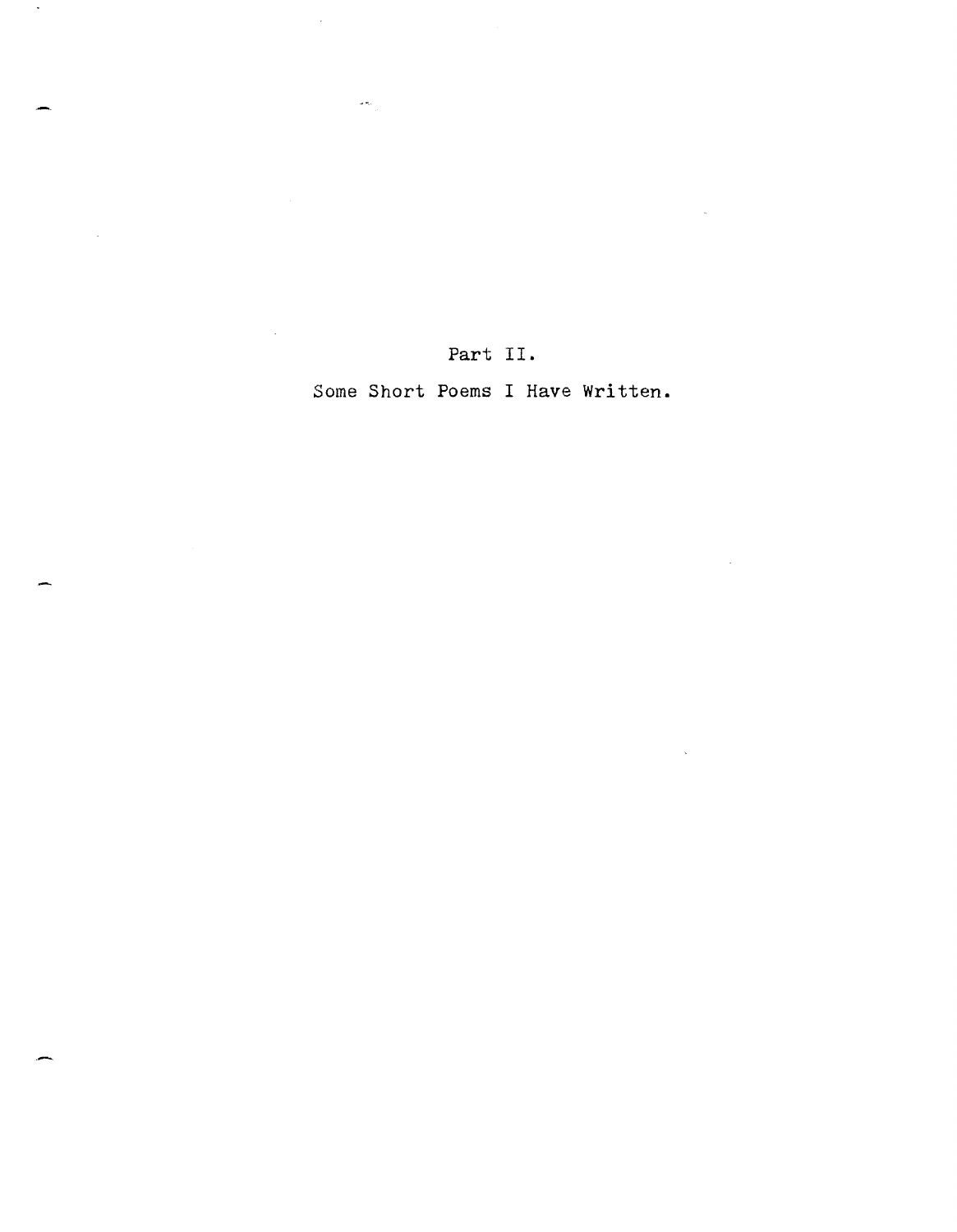## P.S. You were delicious

 $\sigma_{\rm c} \sigma_{\rm c}$ 

 $\overline{\phantom{a}}$ 

 $\sim 10^{-1}$ 

I bought a pizza while thinking of you.

P.s. You were delicious.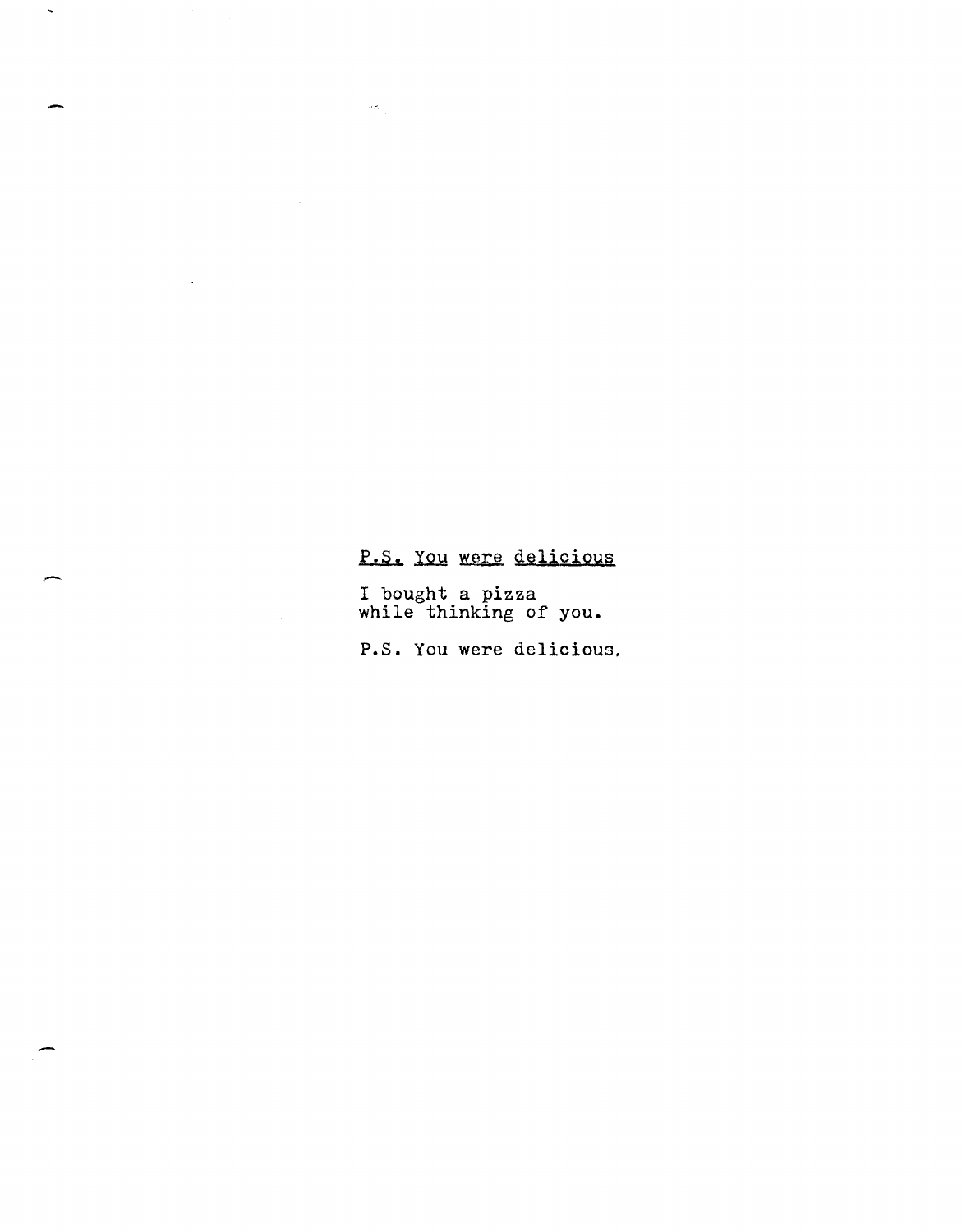## Pink Venus

 $\mathcal{L}_{\mathbf{w}_i}$ 

l.

If you make a mistake Run to pink venus Soft, non-abrasive And above all, cheap.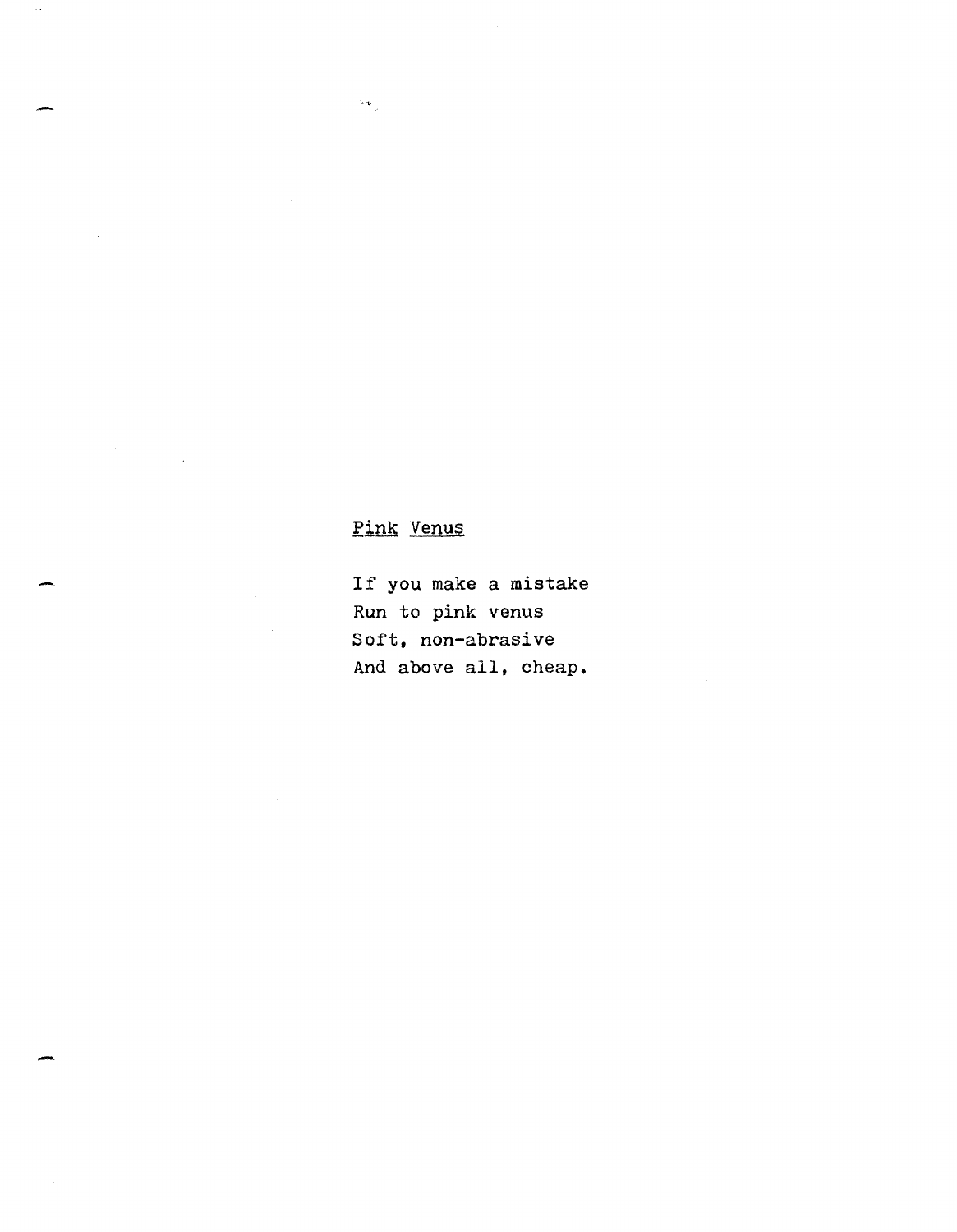Brautigan

 $\sigma(\sigma_{\rm{eff}})$ 

-

 $\hat{\mathbf{v}}$ 

-

 $\sim$  0.000  $\pm$  0.000  $\sim$  0.000  $\sim$  0.000  $\sim$  0.000  $\sim$ 

I'm sitting here Reading him Thinking only of you.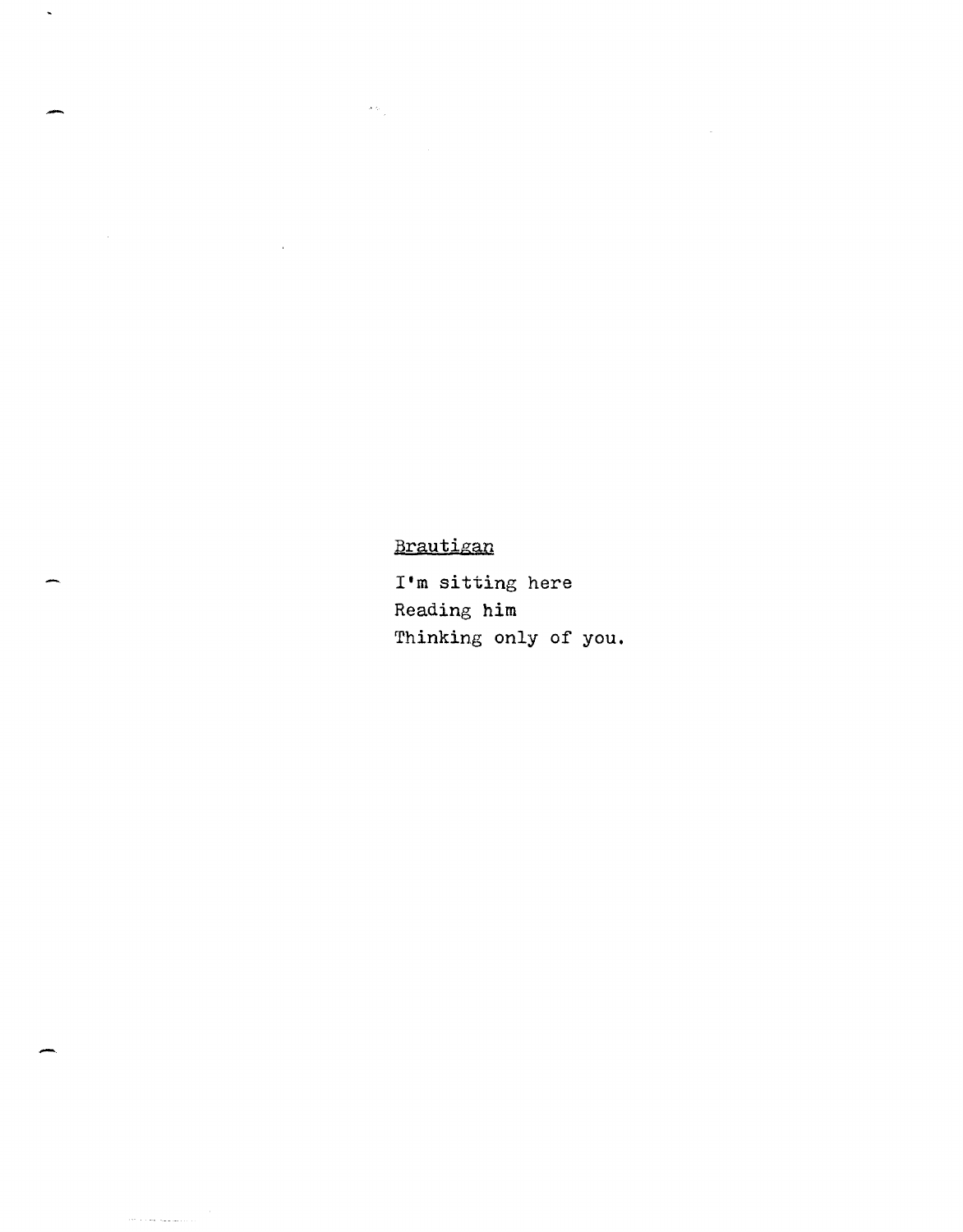### Learning Helplessness

 $\omega_{\rm{max}}$ 

Dancing Pigeon, slobbering dogs, Trained, avoiding, human cogs. Rats trapped by Skinner's box, Classically conditioned like a fox.

Boring, shocked, gradient, Awake, alert, punishment. Taught, tested, proud Pavlov, Dancing Pigeon. slobbering dogs.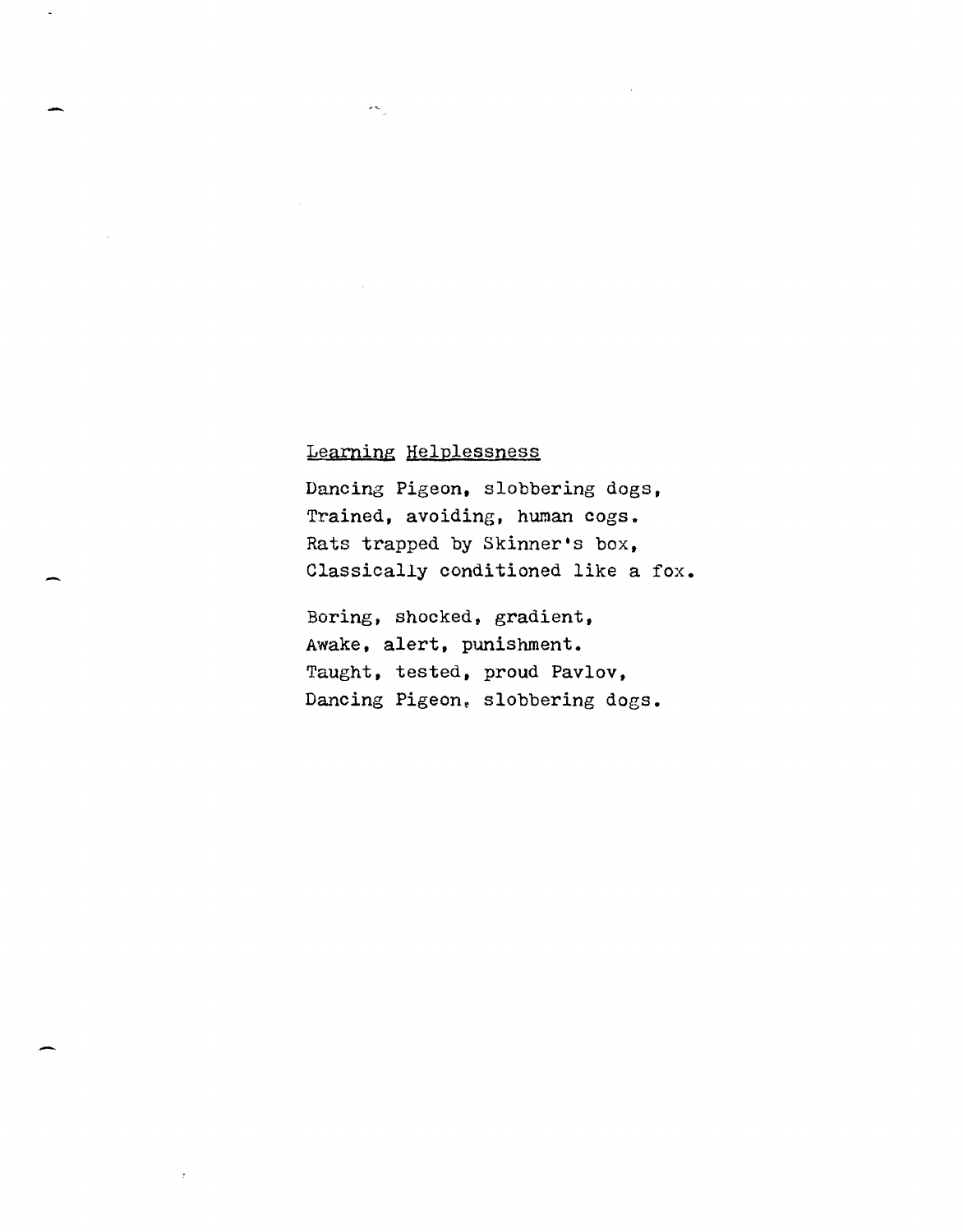### Terminal Consternation

 $\sim$   $\sim$ 

Blue shirt, purple shirt, Green, stupid question. Tan shirt, fat shirt, Red, condescension.

Loud mouth, slow answer, Mental constipation. Sit quiet, slow boil, Terminal consternation.

-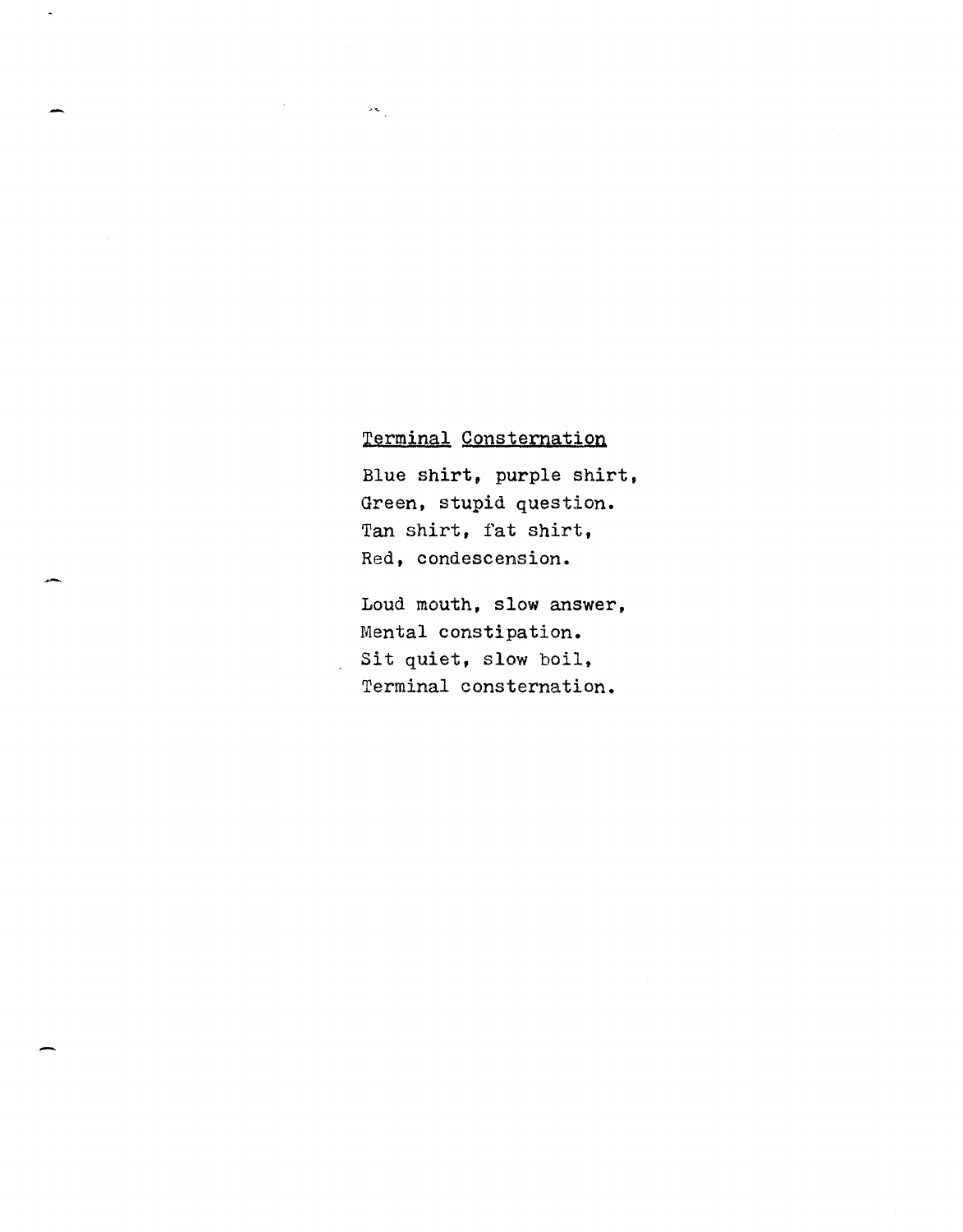Your face is my light, Your body my breath, Your presence my life, Your absence my death.

 $\frac{1}{2}$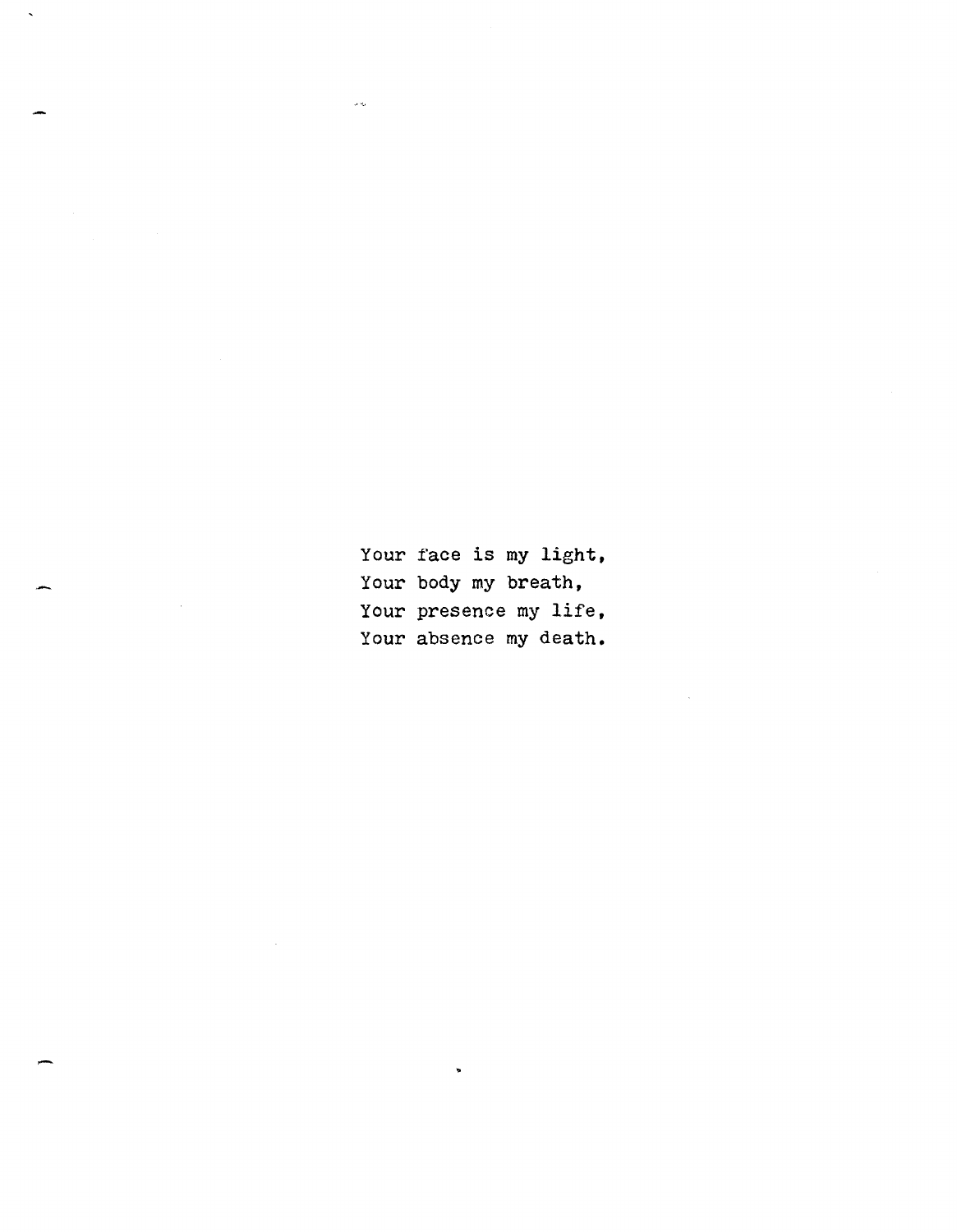### Relationships

I had chased away the gray Leaving only starlight or day But behind each hidden afternoon It grew.

"Approach stranger," the fool said. And out came the gray To haunt the world again.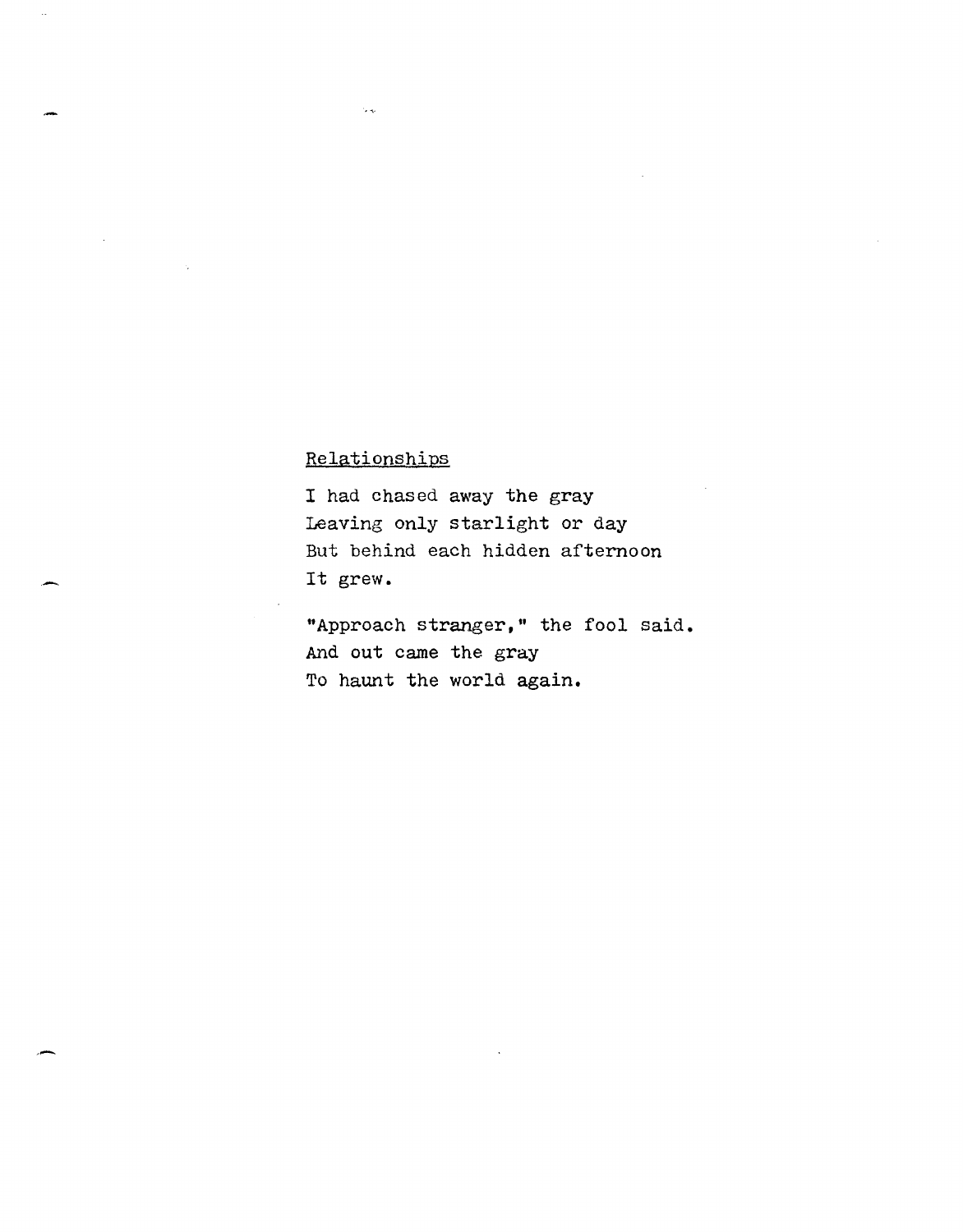### You see I am alive

 $\sim$ 

 $\ddot{\phantom{1}}$ 

The rain comes. I perceive its delicate delicious scent.

Each drop an angel's kiss. A practical symbol of revival.

A chance. Some hope returned.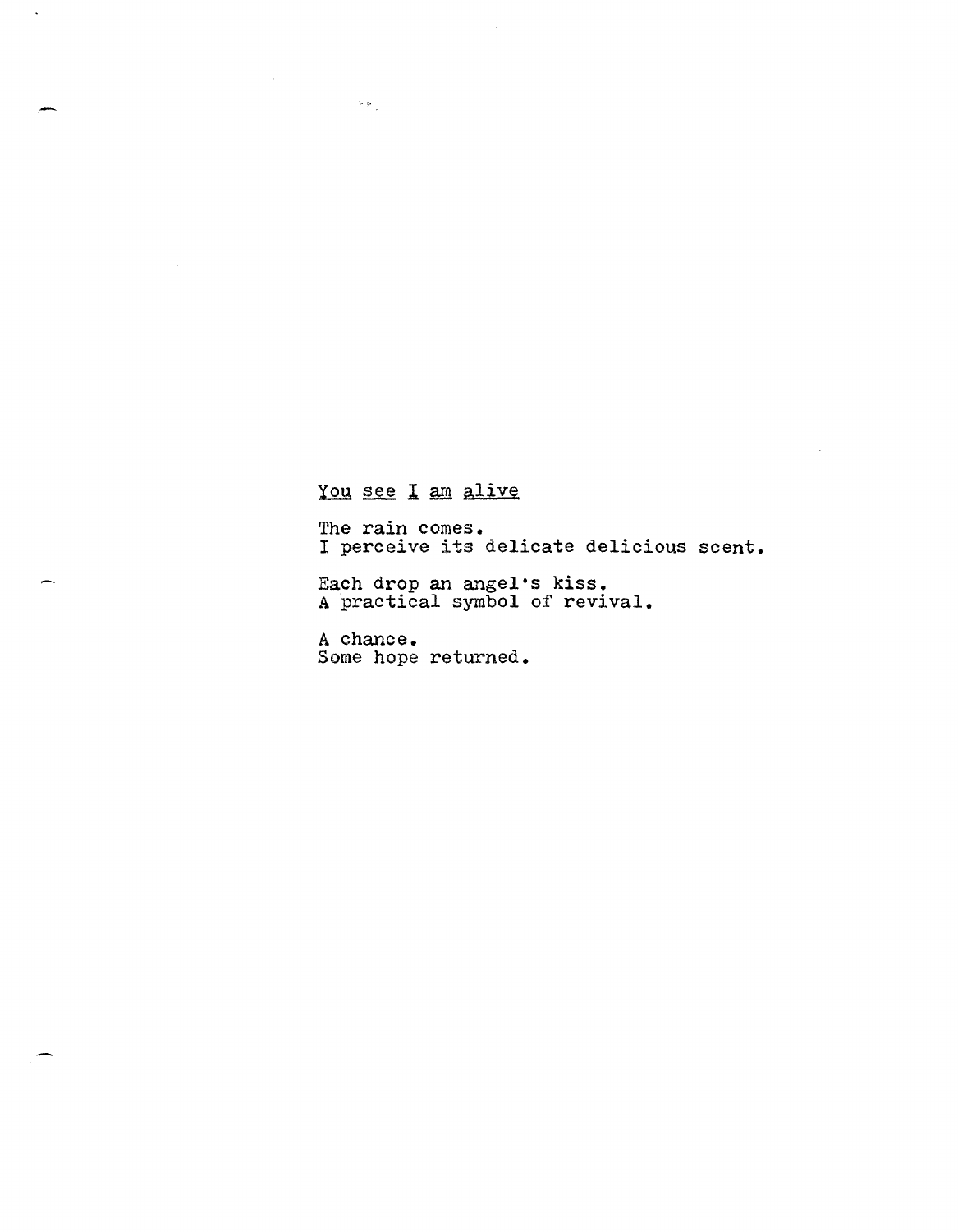# I used to hunt

 $\sim$   $\sim$ 

-

--

Mother rabbit listens.

No one is coming.

Father rabbit has been replaced by solitude.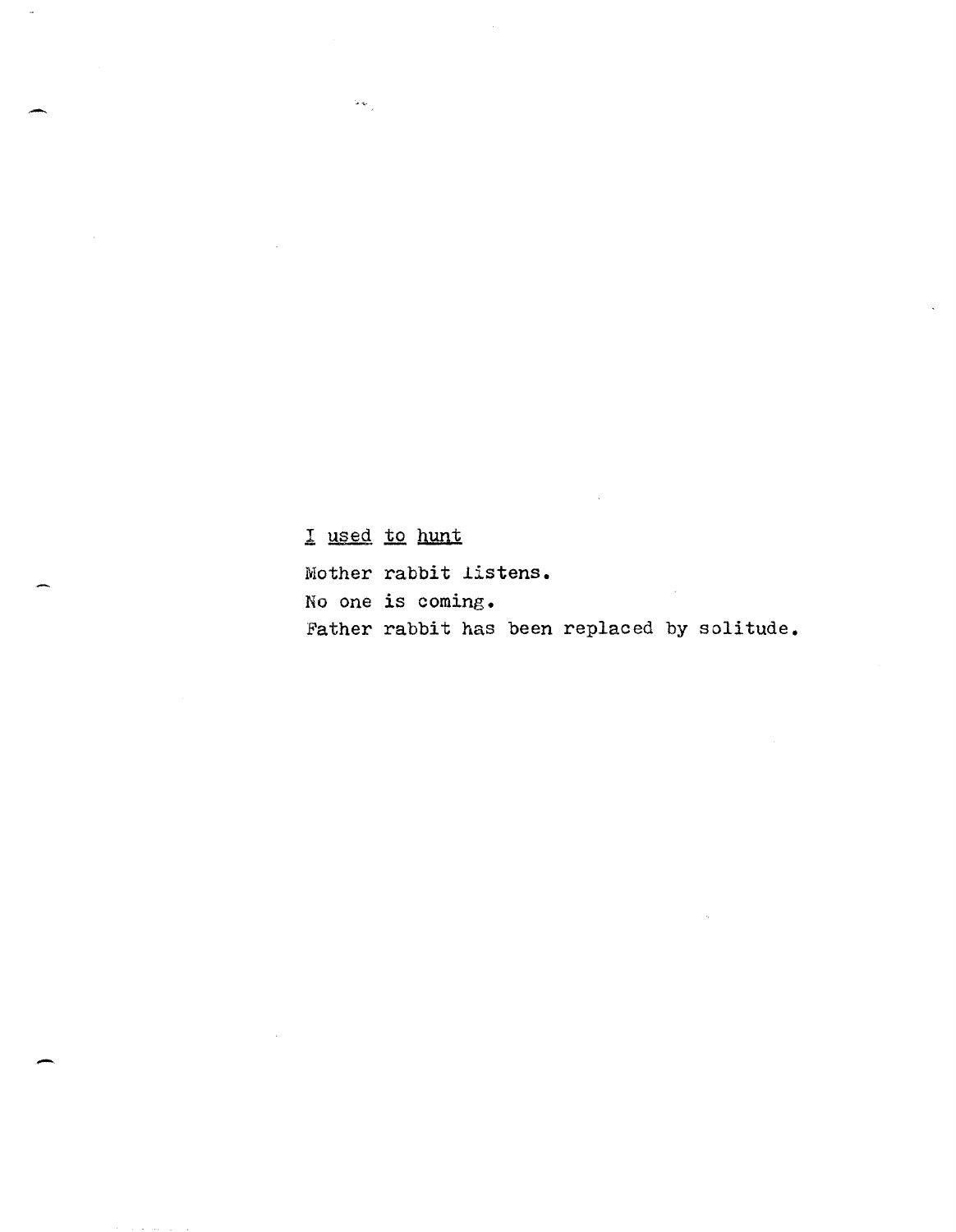Consistent sneezing at the door of contentment, Persistent wheezing when faced with resentment. Paraplegic cough at religion serunny nose, Throbbing migrane at the sight of others' prose. All lite's problems and the weight they hold, Are manifested at once as a damned head cold.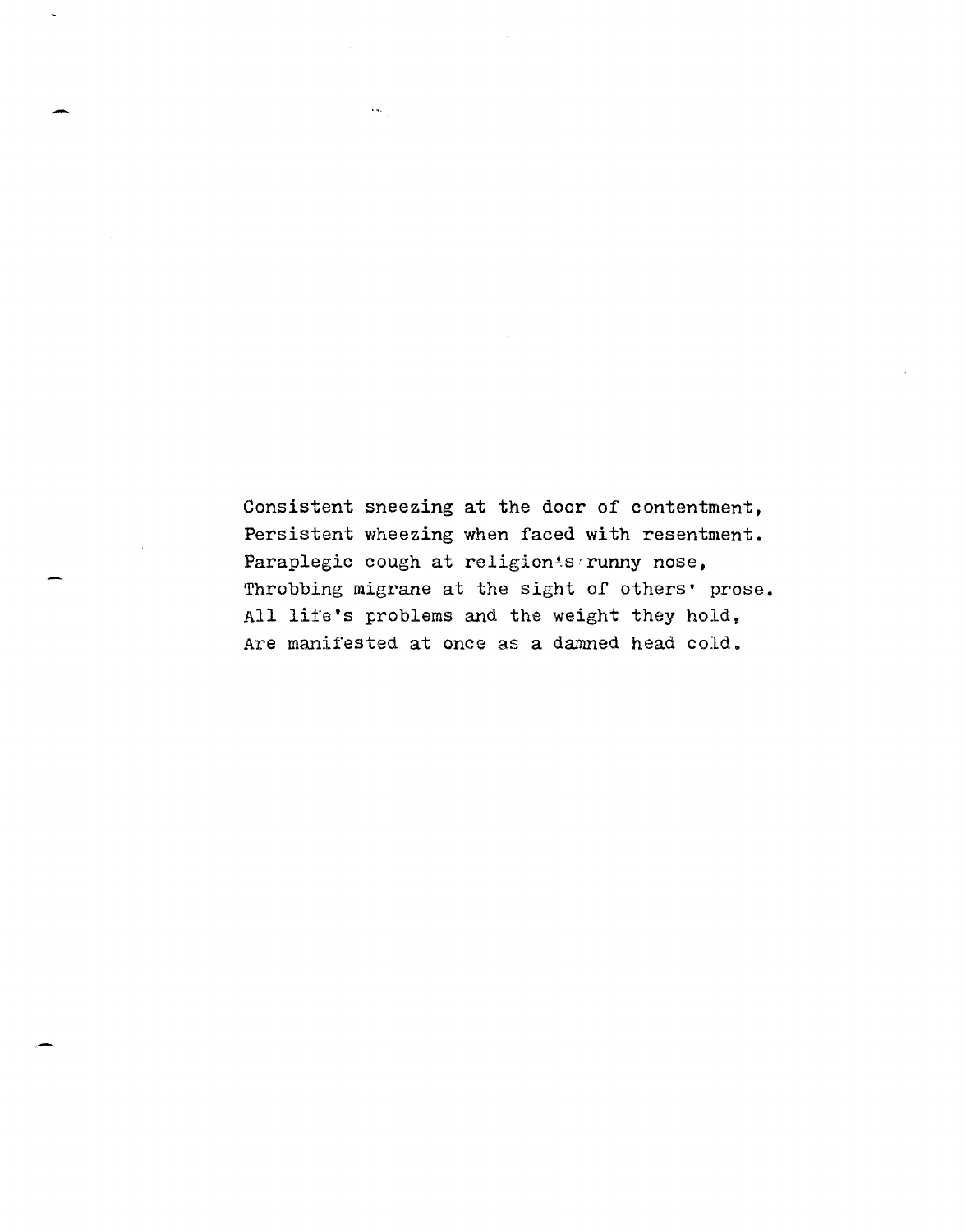## you Cannot

 $\label{eq:2} \frac{\partial}{\partial \theta} \left( \frac{\partial}{\partial \theta} \right) = 0.$ 

J.

. How can you see me When **I'm** not really here? How can you tell when **I'm** near?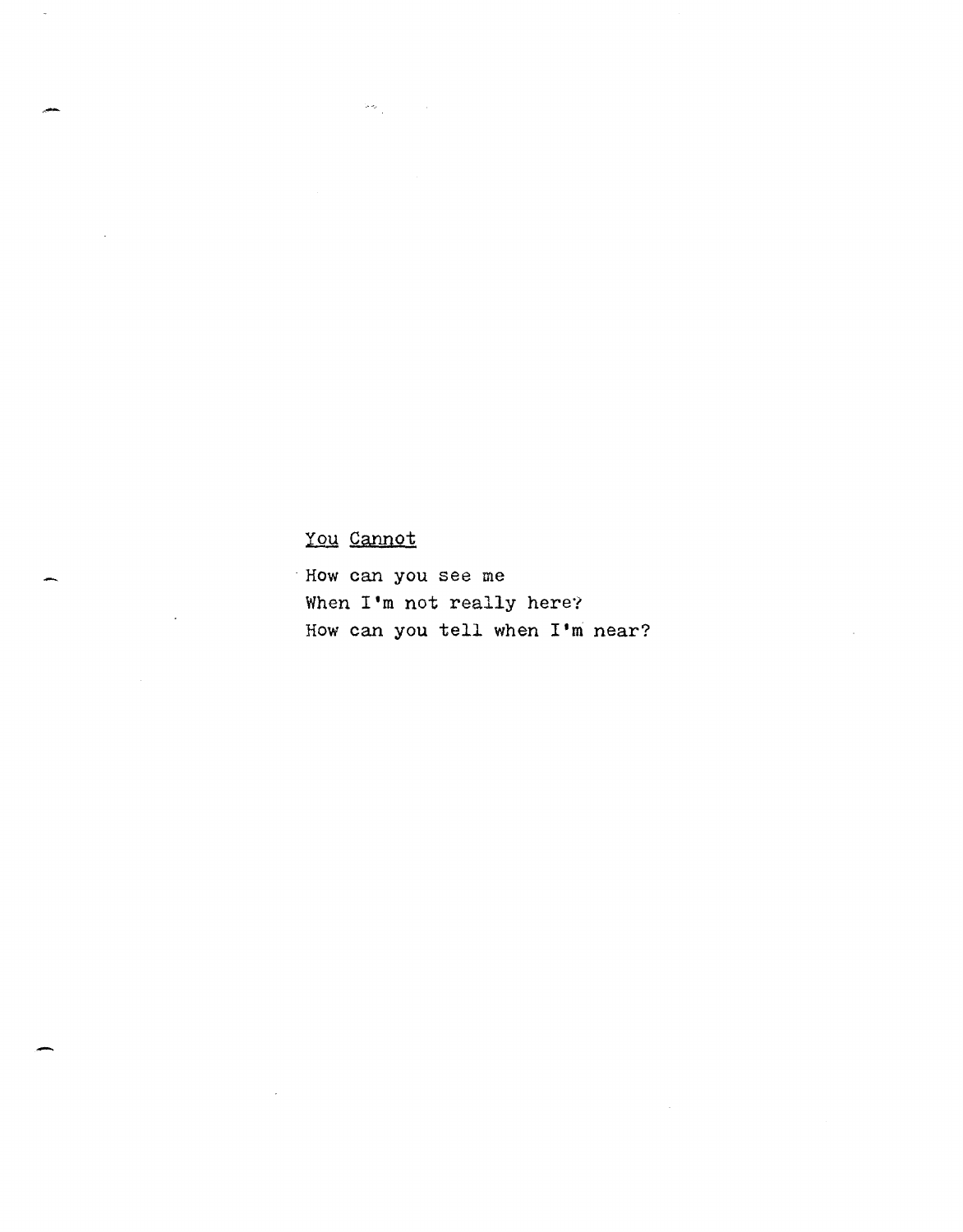### The morning of August 6. 1945

 $\delta \mathbf{v}_{\perp}$ 

The city rose to a noisy cloud. (The sun seemingly sucked into oblivion)

The morning people gathering in the city dissappeared. (Crowds melting into nothingness)

The laughter of children was gone. (Replaced by numb silence)

.-

بجيهر

 $\bar{a}$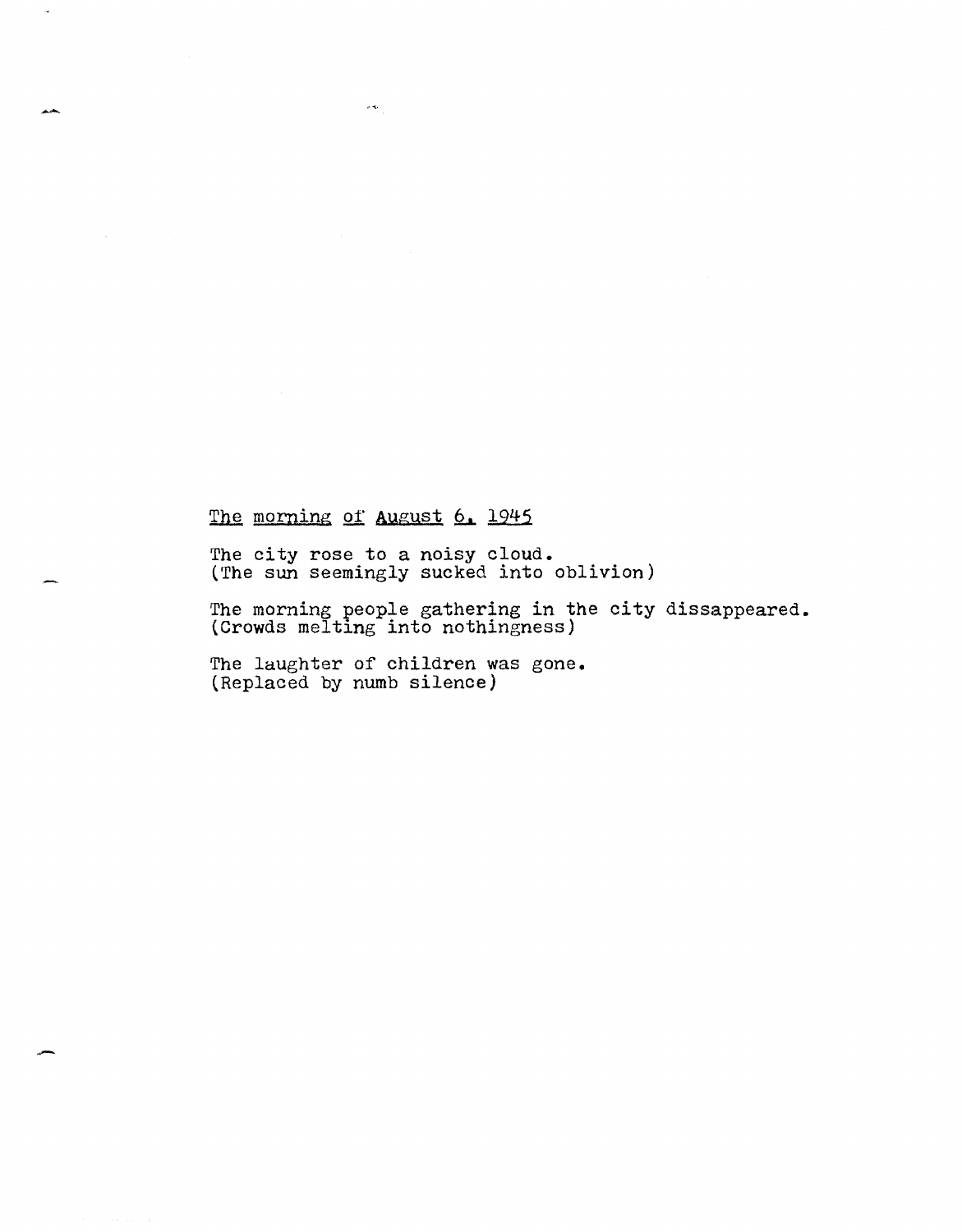I was told my father was a man. A man, with very large hands.

When opened, Each stands as a. desertion. The right my brother, The left me.

 $\delta \mathbf{v}_{\perp}$ 

 $\ddot{\phantom{0}}$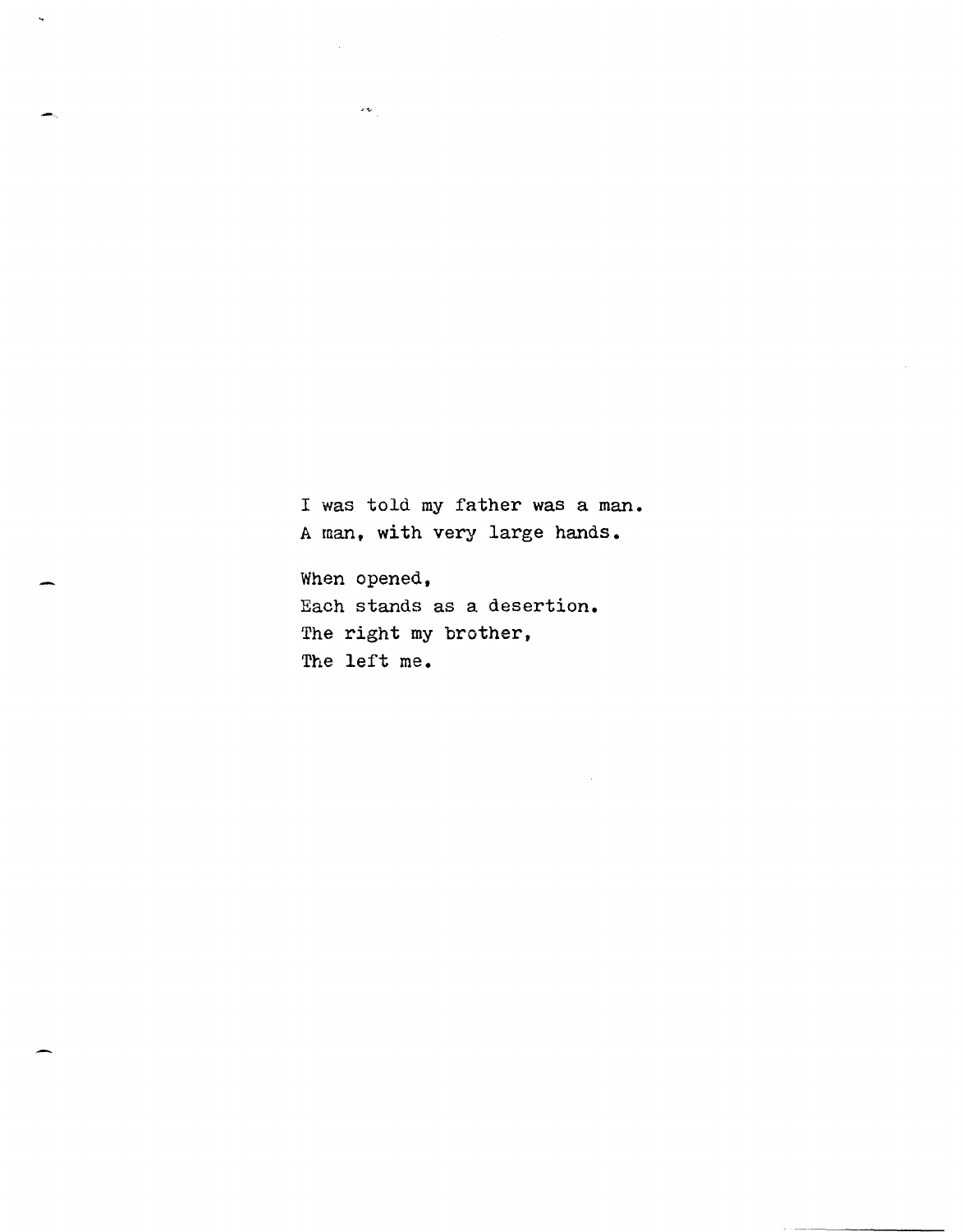I sit by a corner in a circular room Unable to see the face of the man who speaks.

 $\omega_{\rm g}$ 

My voice is larger than his It beckons from silence.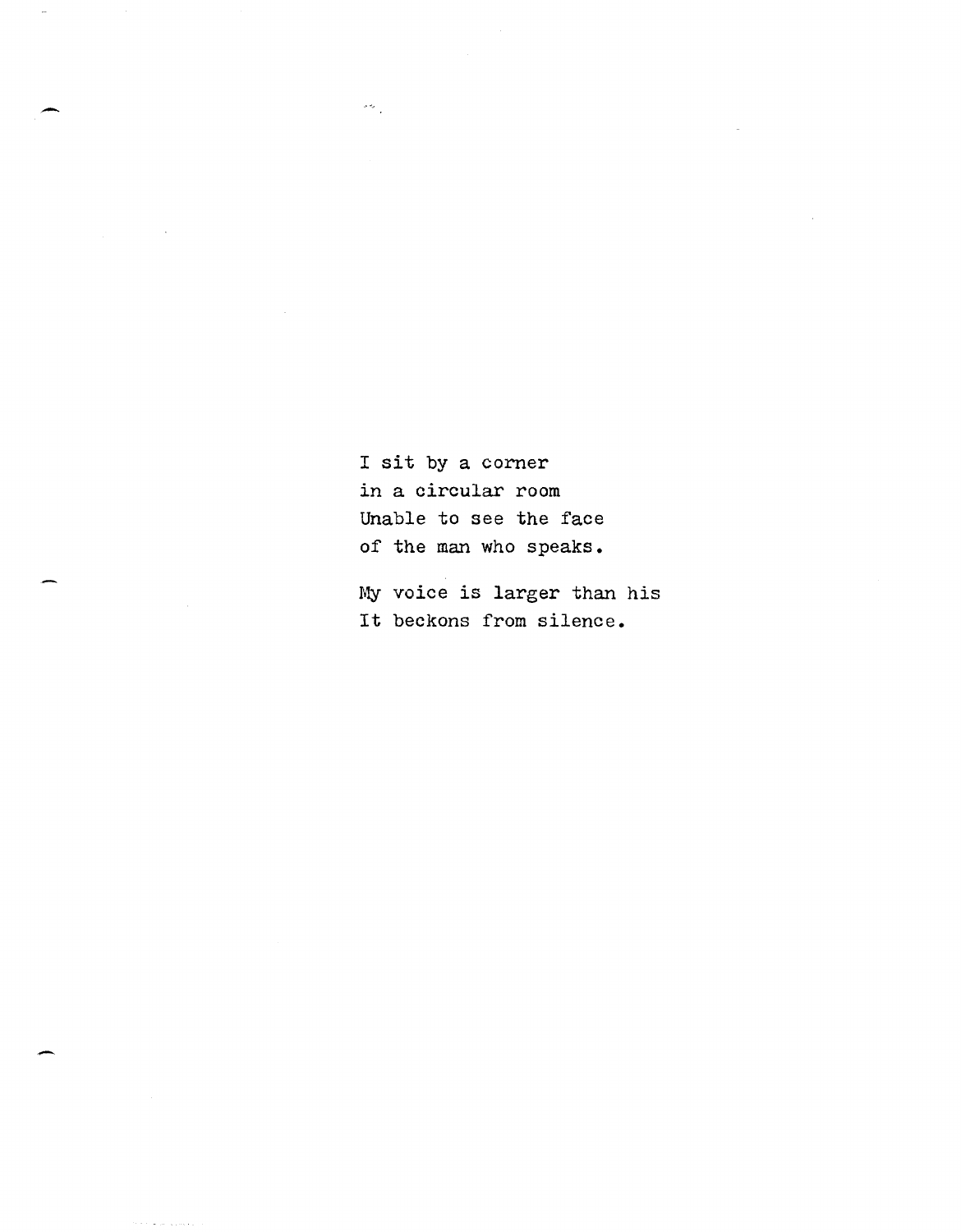Haunted by King James AS a young child child caught in a rainstorm I found myself screaming God Why hast thou forsaken me? --and win in Vietnam.

 $\sigma_{\rm{N}}$  .

 $\bar{\mathcal{A}}$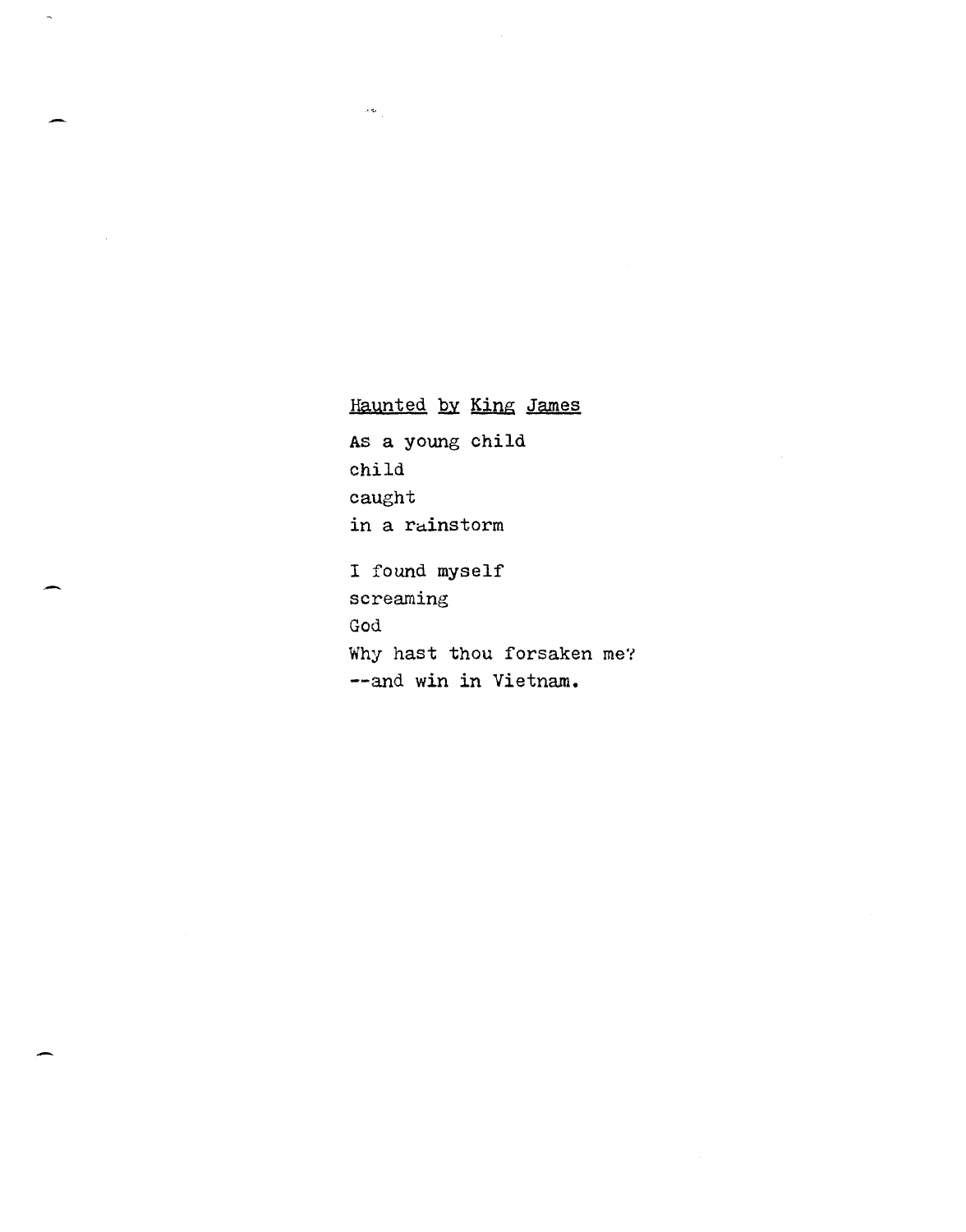Part **III.** 

 $\frac{1}{2}$   $\lesssim$ 

Some Short Poems I Wish I Had Written.

 $\sim 40^{\circ}$ 

-

 $\label{eq:2.1} \frac{1}{\sqrt{2\pi}}\int_{0}^{\infty}\frac{1}{\sqrt{2\pi}}\left(\frac{1}{\sqrt{2\pi}}\right)^{2}d\mu_{\rm{eff}}\,d\mu_{\rm{eff}}$ 

 $\sim$   $\sim$ 

 $\sim 10^6$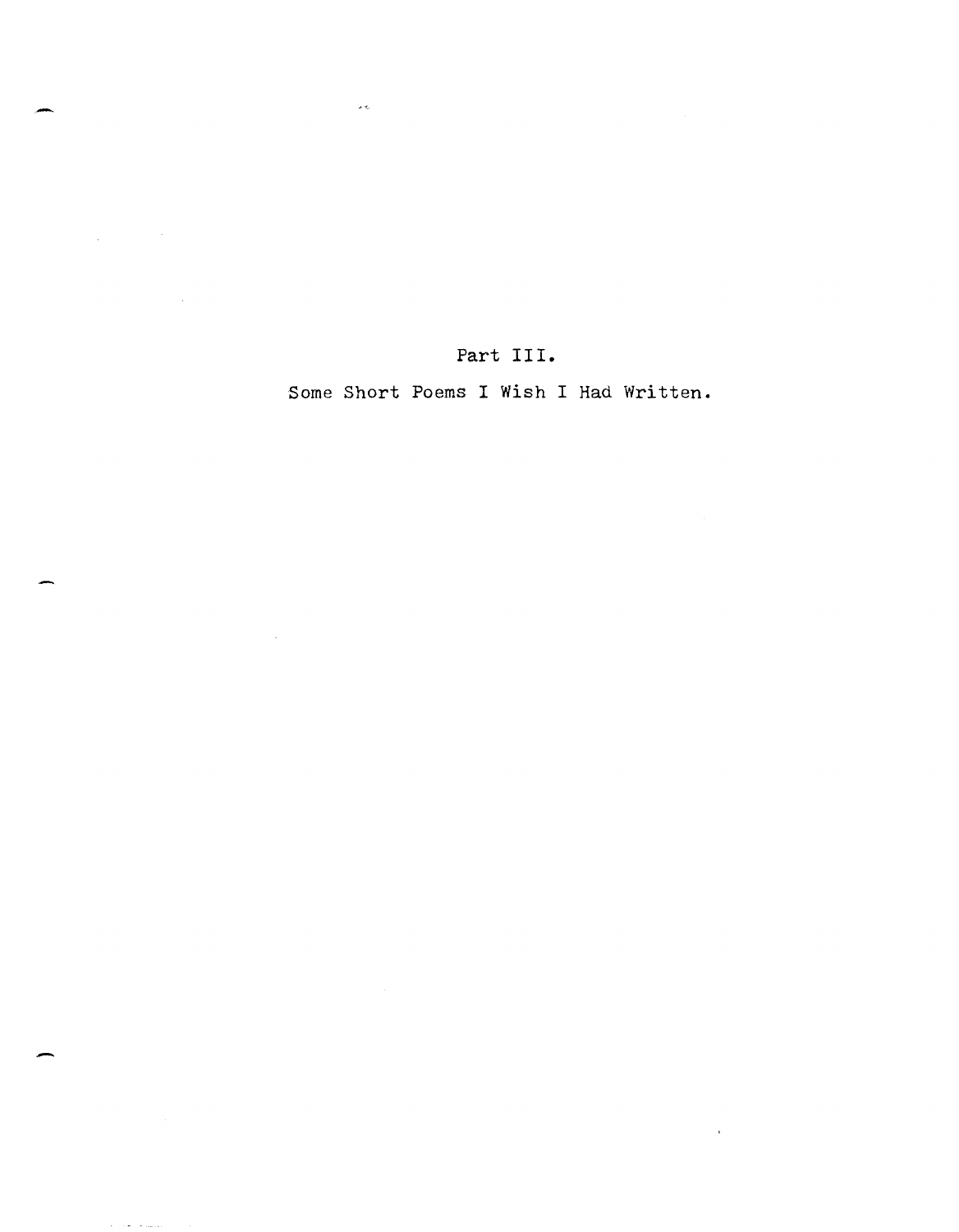And the days are not full enough And the nights are not full enough And life slips by like a field mouse Not shaking the grass. **--Ezra** Pound

 $\mathbf{\hat{v}}$ 

 $\sigma$   $\sigma_{\rm e}$ 

-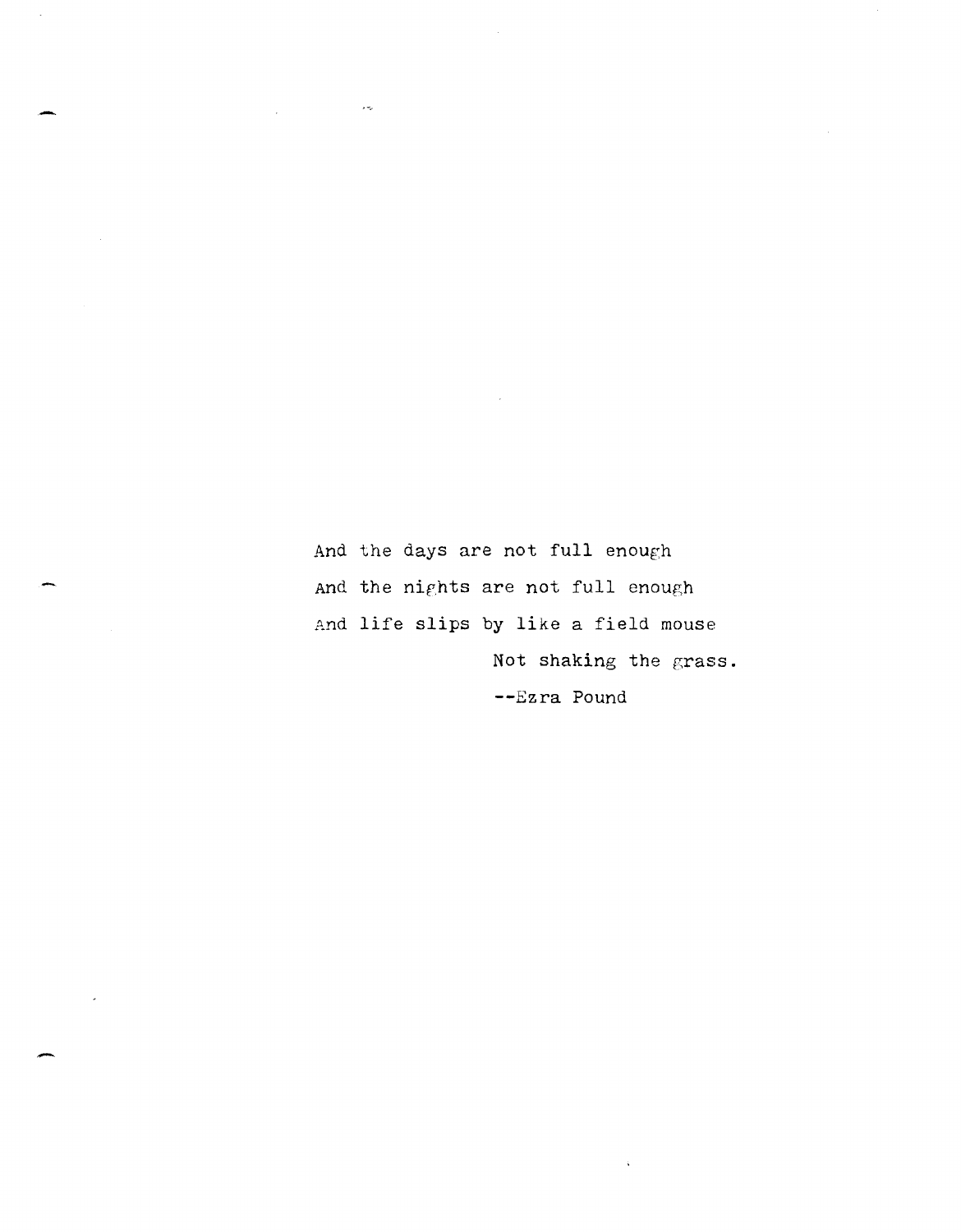The whole world's lost in a maze Of anguished obscurity.

No one knows what·s to come The answer·s not to be found.

 $\bar{z}$ 

 $\tilde{\mathcal{L}}_{\text{max}}$ 

--Ivan Kharaborou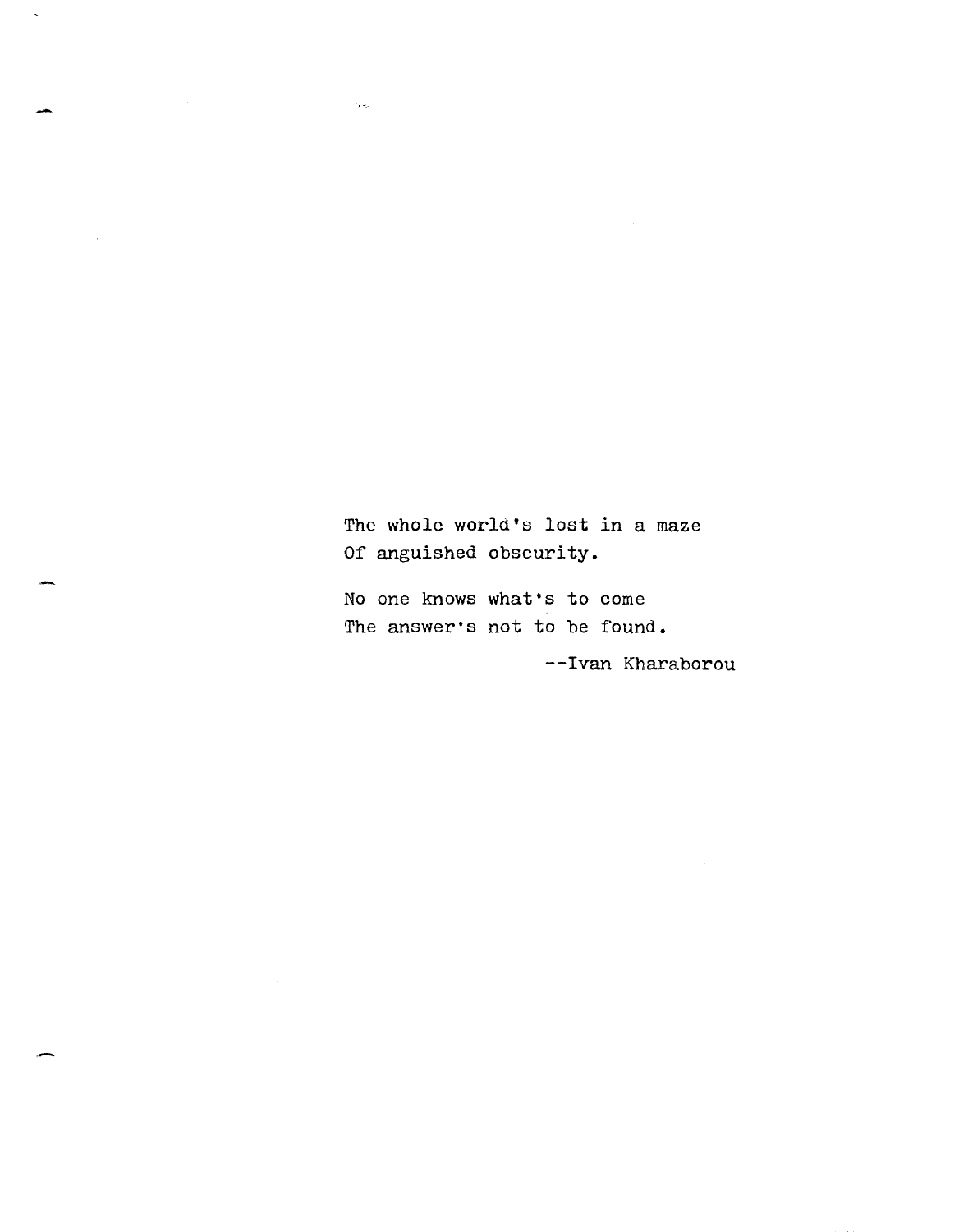The cross of antlers, idol-like, the stag Raises aloft through crowns of thorn bushes The doe he does not win but saws her out From the most tender muscles of the rival. The trumpet-horn sounds in the vale And wounds the side to salt. The pretty hinds inhale The cruel smell of father and son.

-

--Mikhail Yeryomin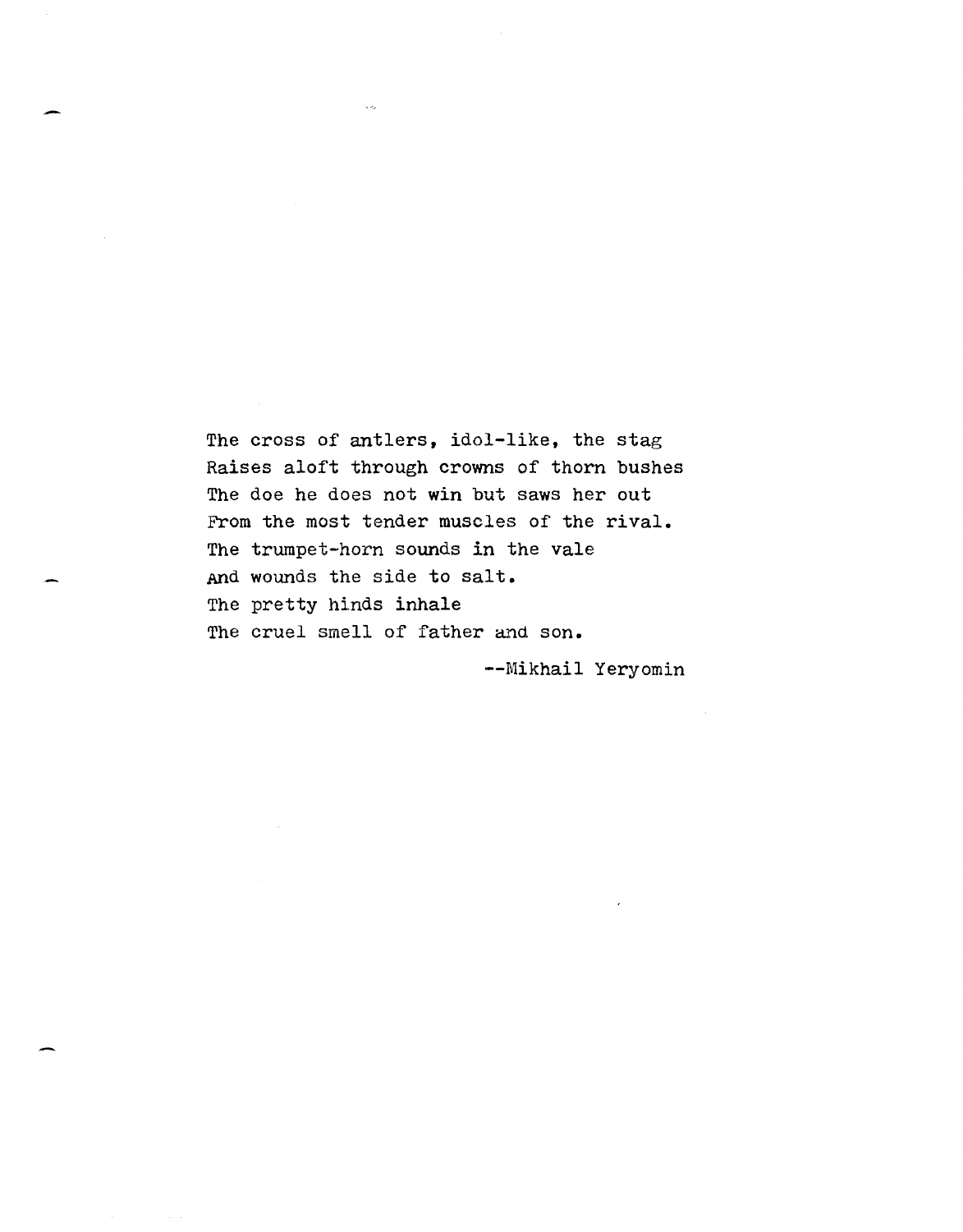When our hands are alone, They open like faces. There is no shore To their opening.

 $\epsilon_{\rm N}$ 

--Saint Geraud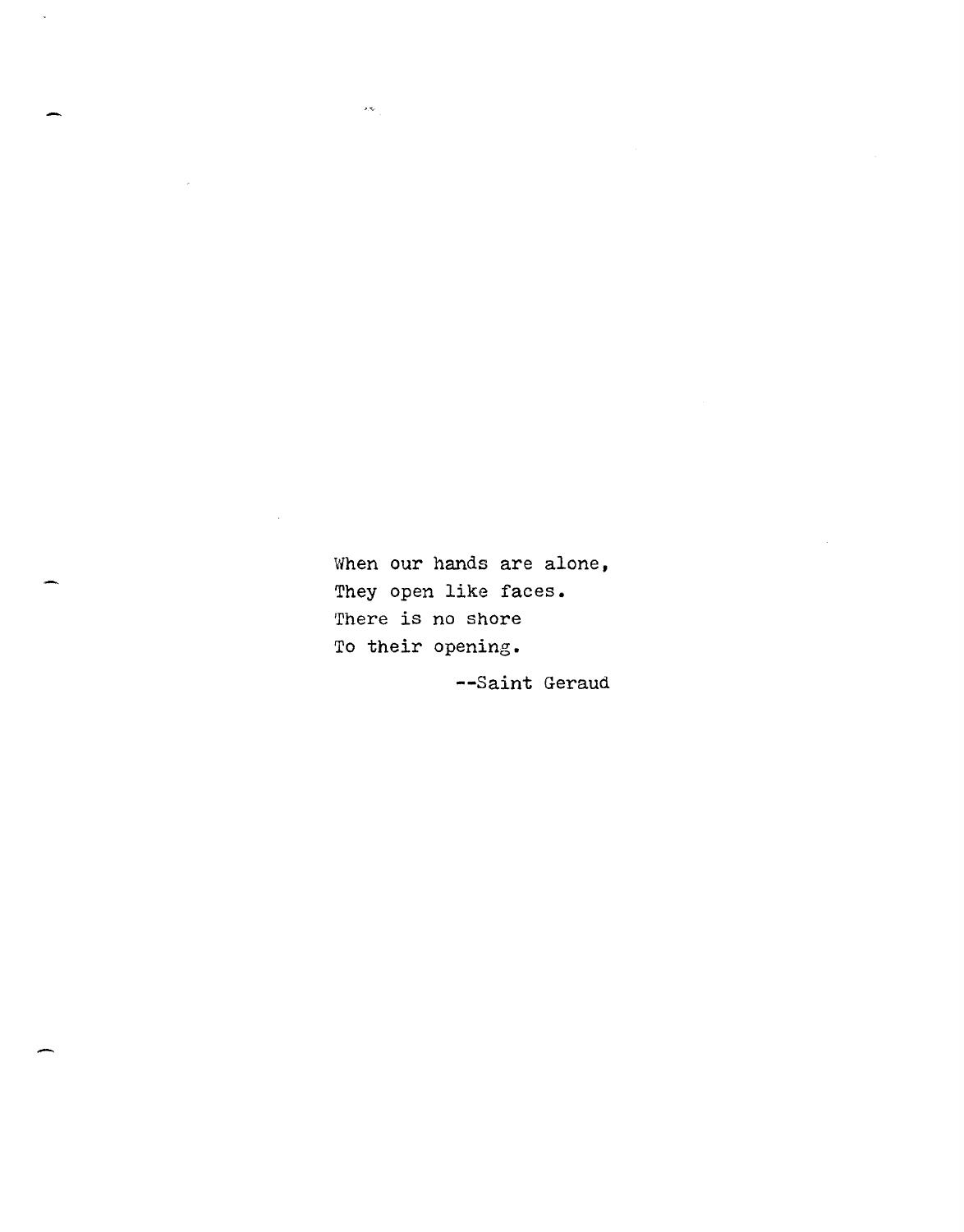### Goodbye

If you are still alive when you read this, Close your eyes. I am Under their lids, growing black. --Saint Geraud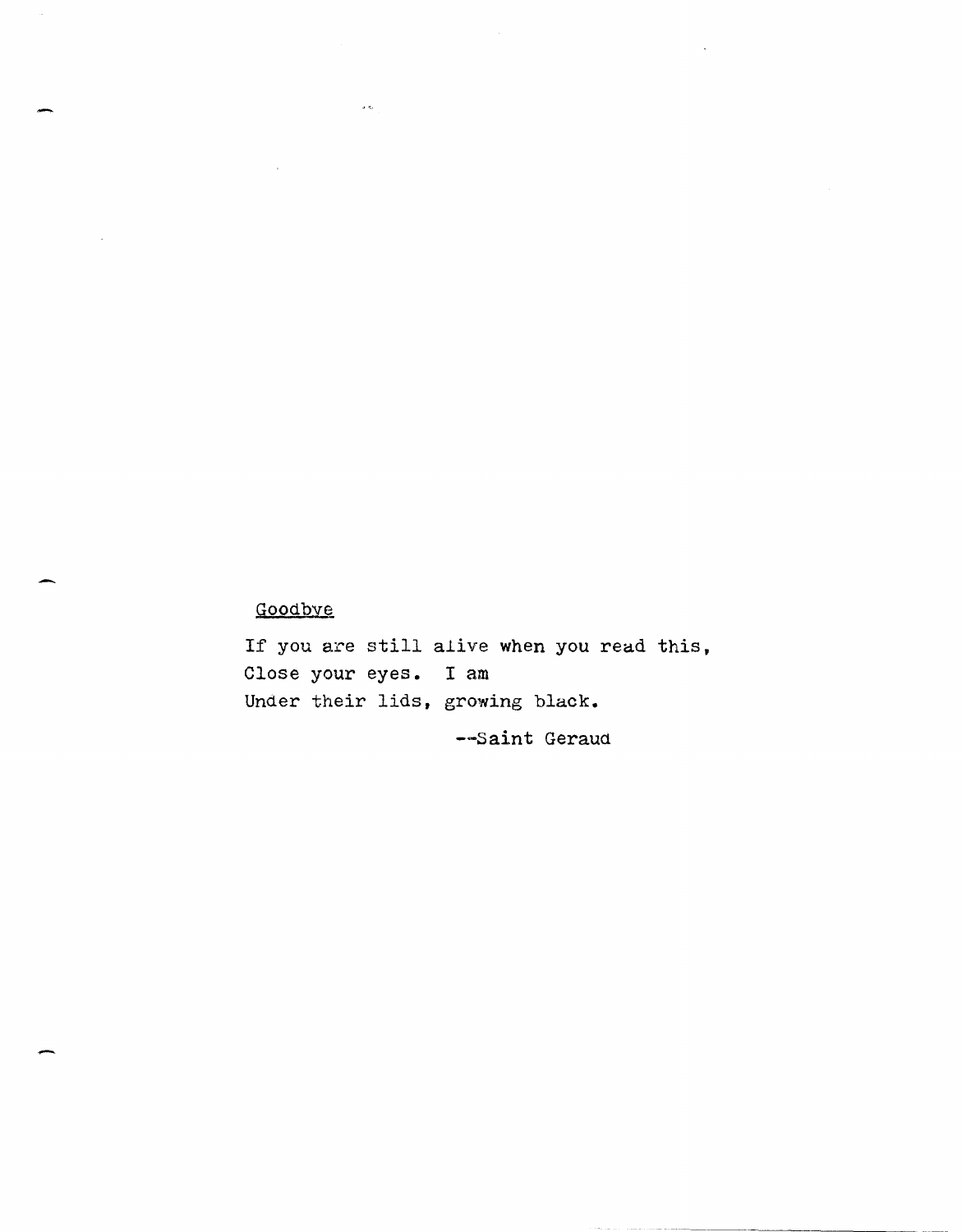## The White Horse

 $\hat{\sigma}(\vec{r})$ 

-

The youth walks up to the white horse, to put its halter on and the horse looks at him in silence. They are so silent they are in another world.

--D.H. Lawrence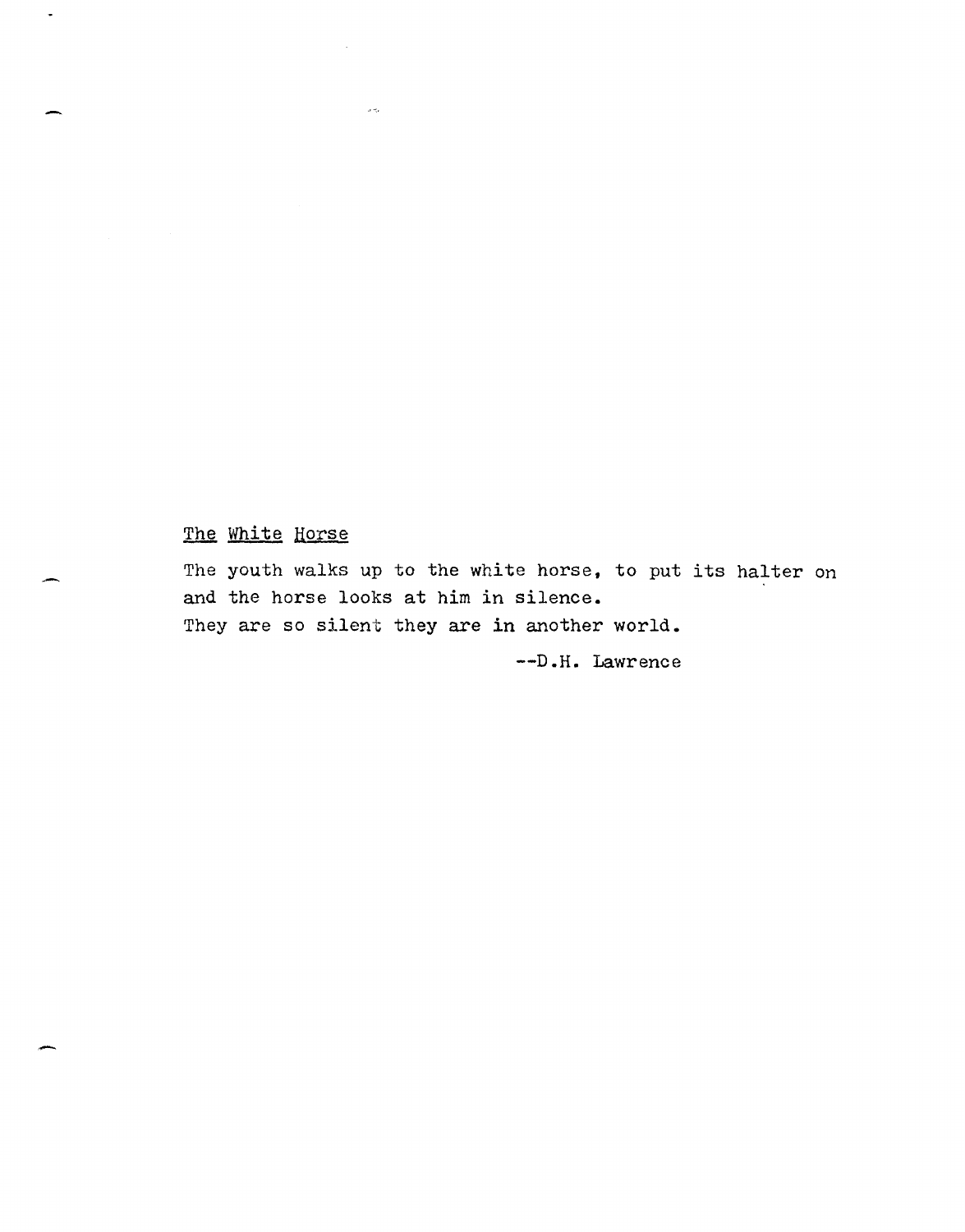### At the Desk

 $\omega_{\rm{p}}$ 

.-

 $\epsilon_{\rm s}$ 

-

and was awarded to control.

I spent the entire day in official details; And it almost pulled me down like the others: I felt that tiny insane voluptuousness, Getting this done, finally finishing that.

--Theodor storm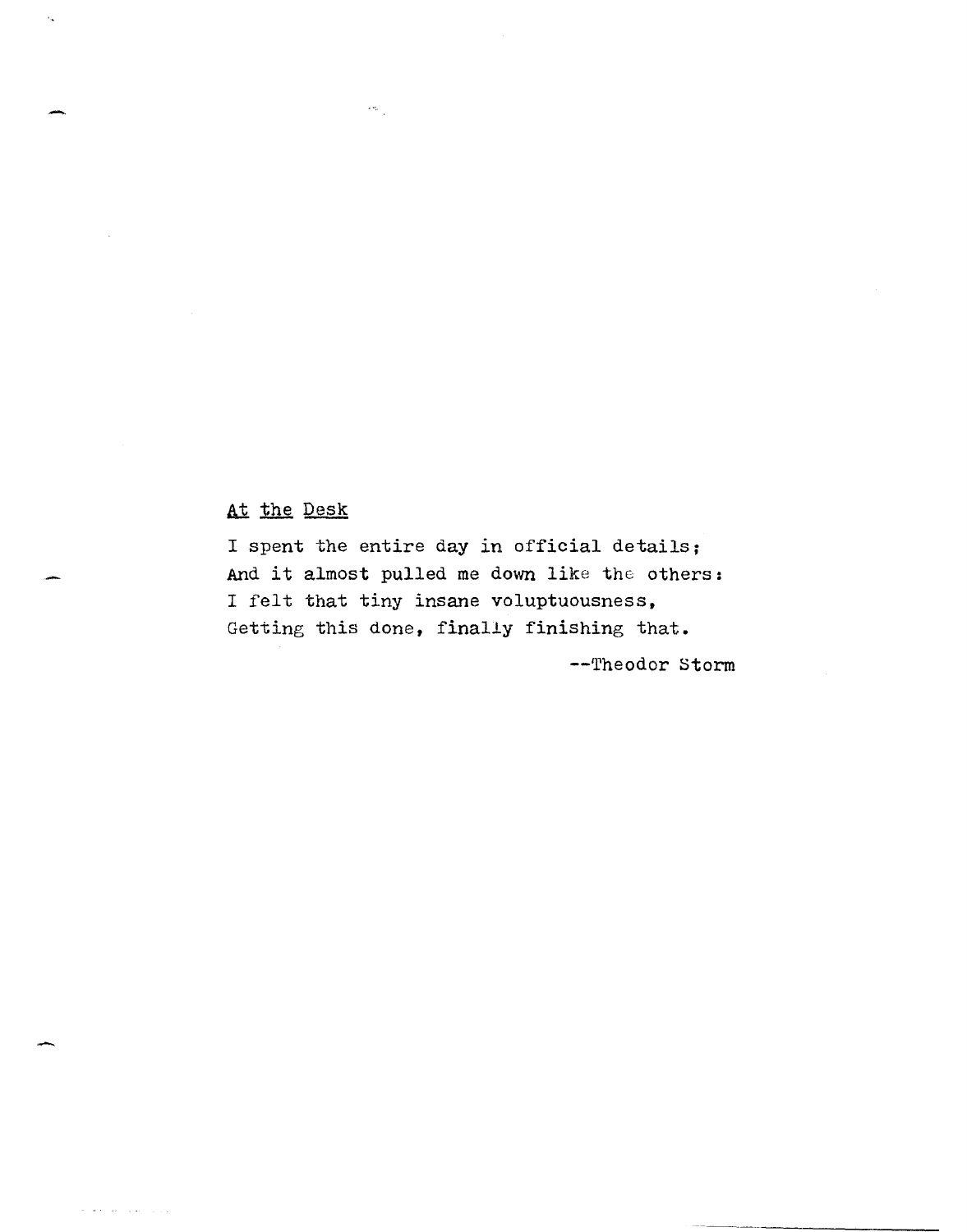### America

 $\hat{\theta}$ 

-.

If an eagle be imprisoned on the back of a coin, and the coin be tossed into the sky, the coin will spin, the coin will f'lutter, but the eagle will never fly.

--Henry Dumas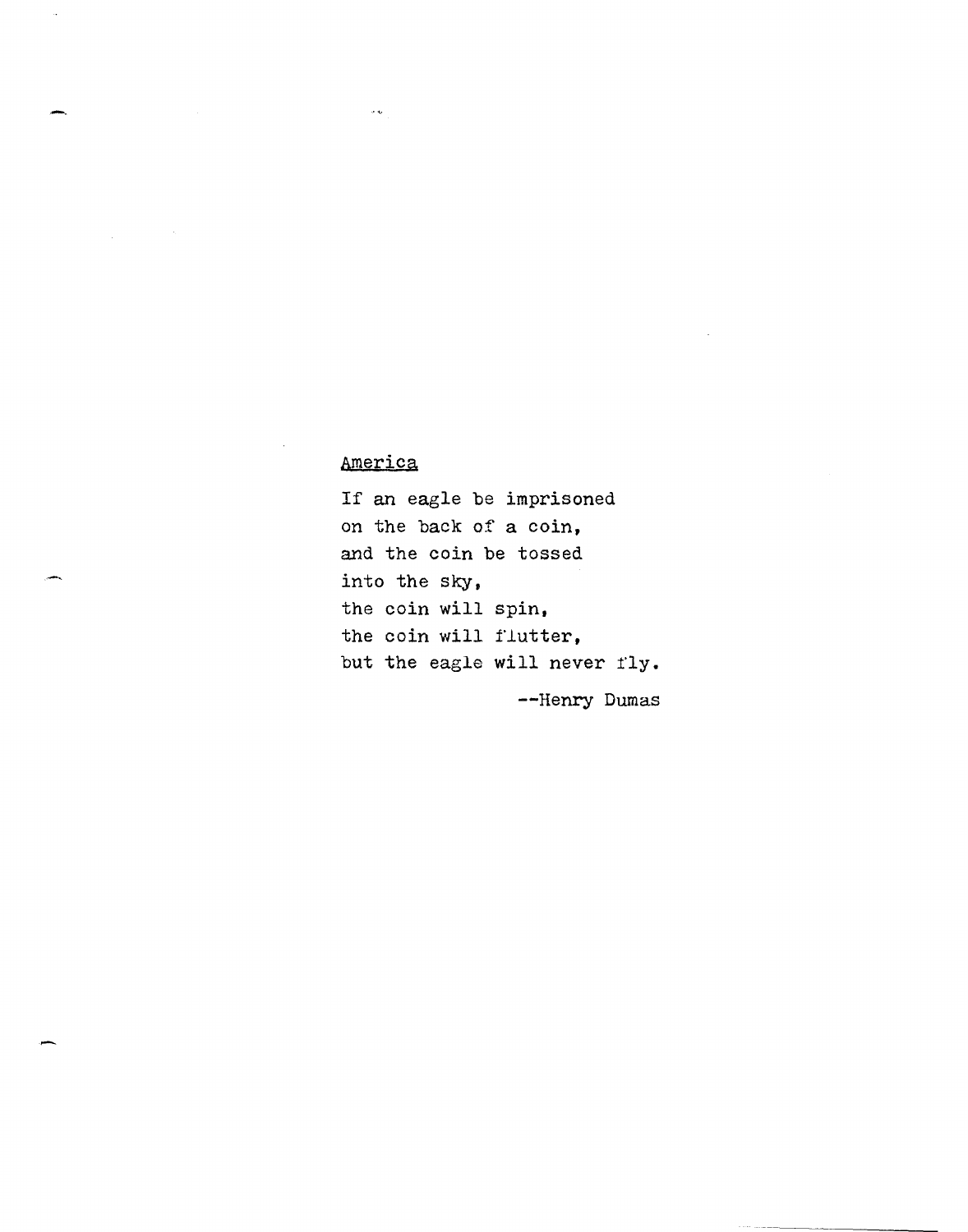# Watts

 $\delta \approx \frac{1}{\beta}$ 

--

 $\bar{\mathcal{A}}$ 

Must I shoot the white man dead. to free the nigger in his head?

'--Conrad Kent Rivers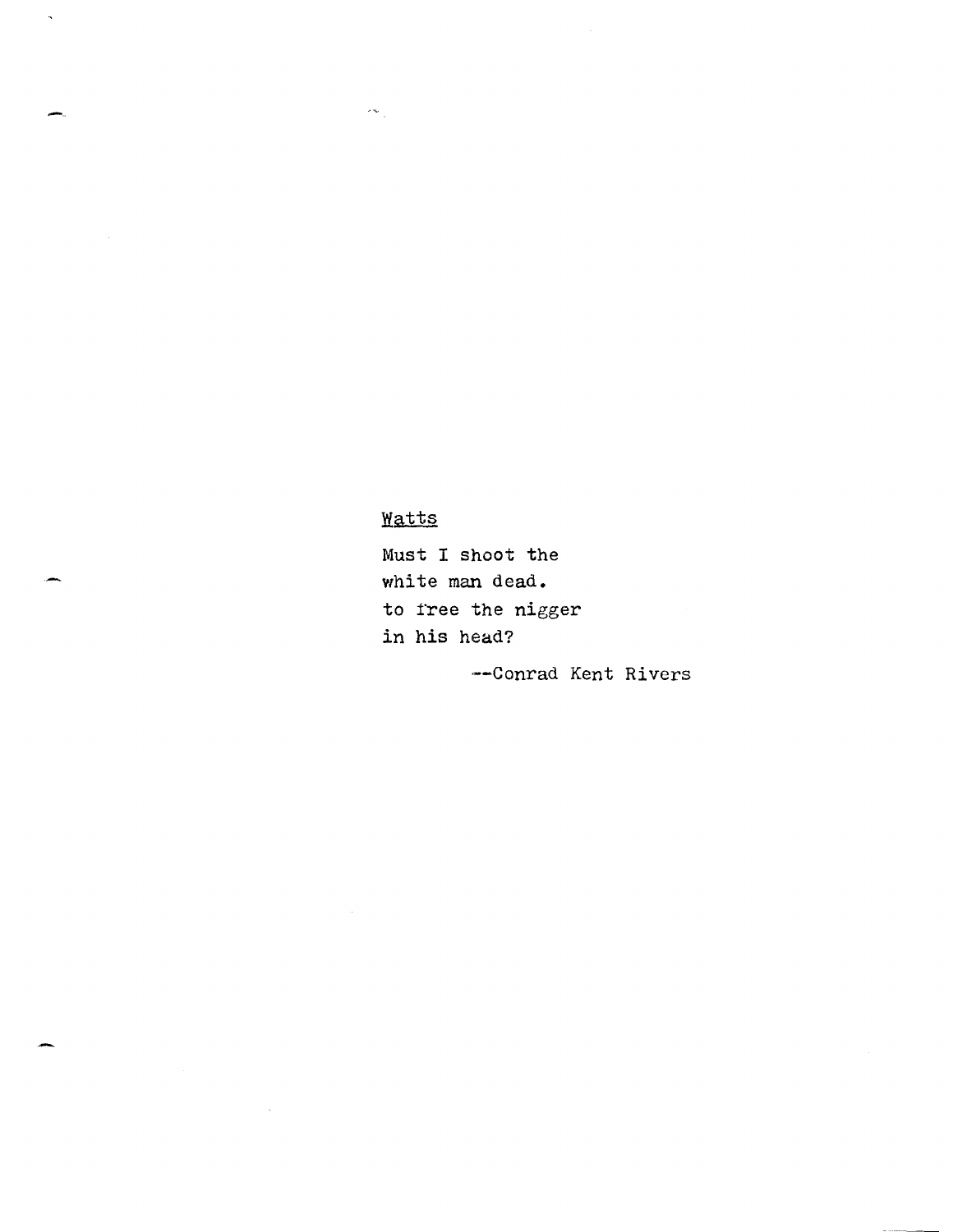## Friends

 $\sim$   $\sim$   $\sim$ 

-

-

Some of my best friends are white boys. When I meet 'em, <sup>I</sup>treat 'em Just the same as if They was people.

--Ray Durem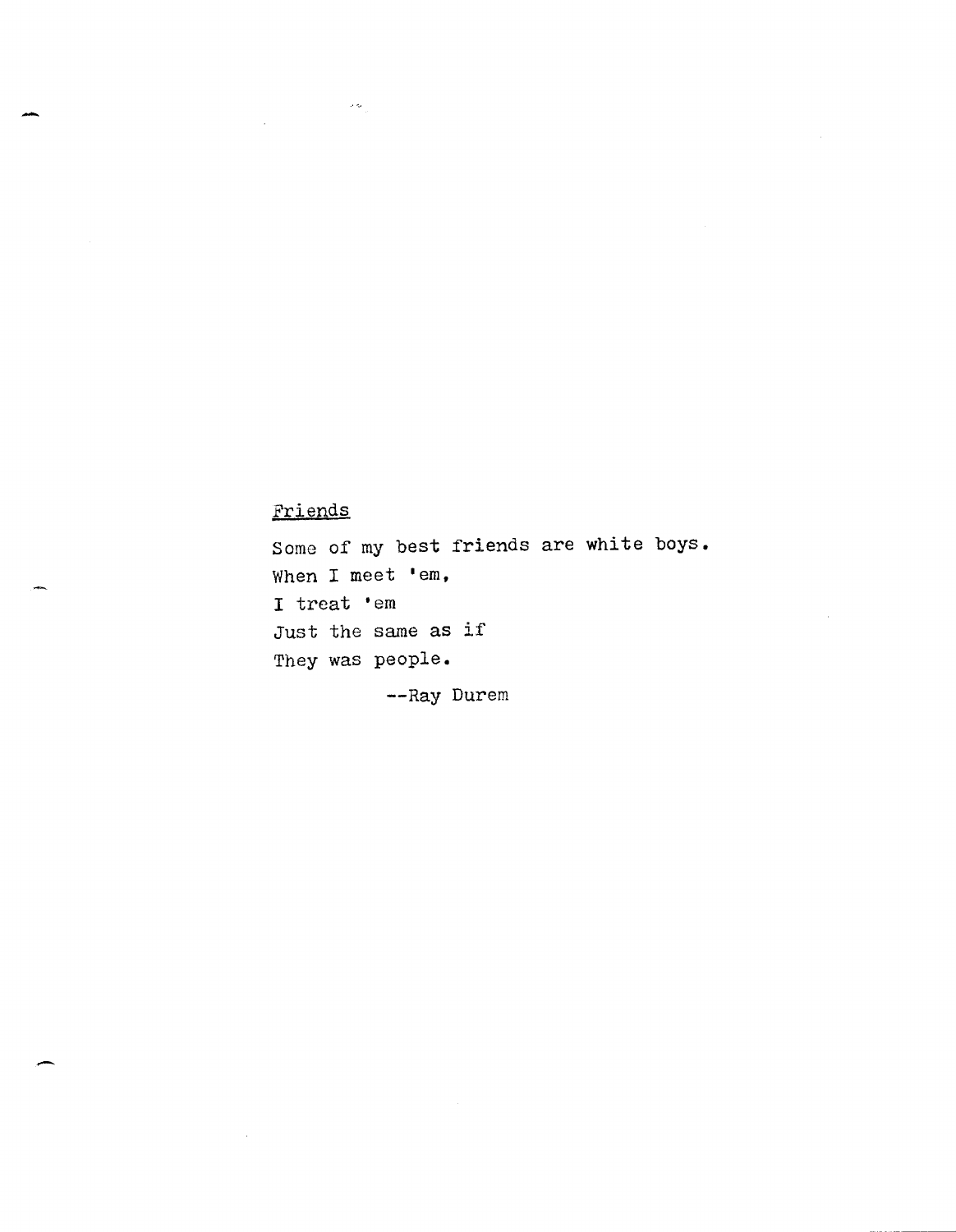We Real Cool

 $\delta\lesssim \frac{1}{2}$ 

The Pool Players Seven at the Golden Shovel

We real cool. We Left school. We

Lurk Late. We Strike Straight. We

Sing sin. We Thin gin. We

Jazz June. We Die soon.

--Gwendolyn Brooks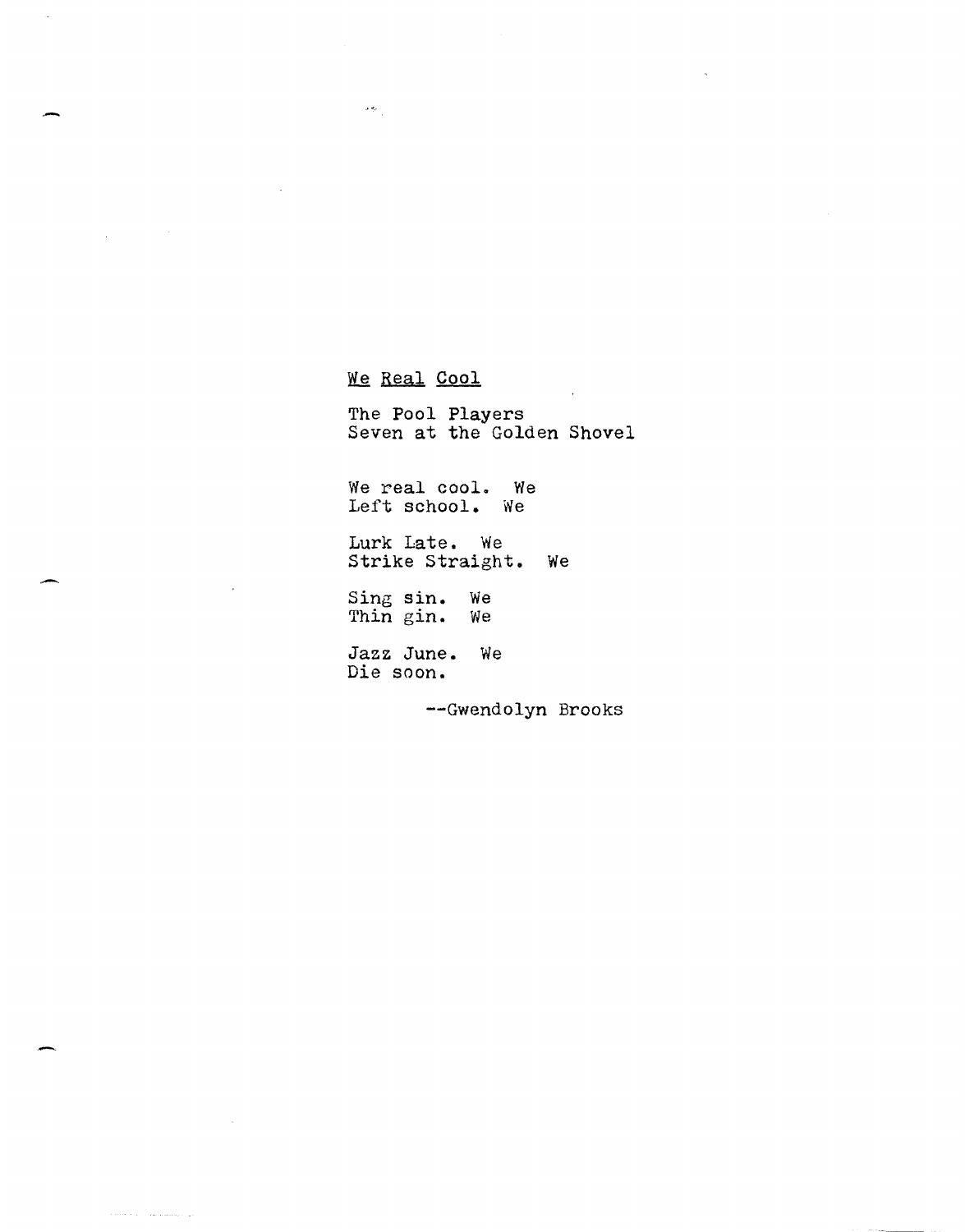### The Blackstone Rangers

 $\omega \in \mathbb{R}^d$ 

.-

-

There they are Thirty at the corner Black, raw, ready. Sores in the city That do not want to heal.

--Gwendolyn Brooks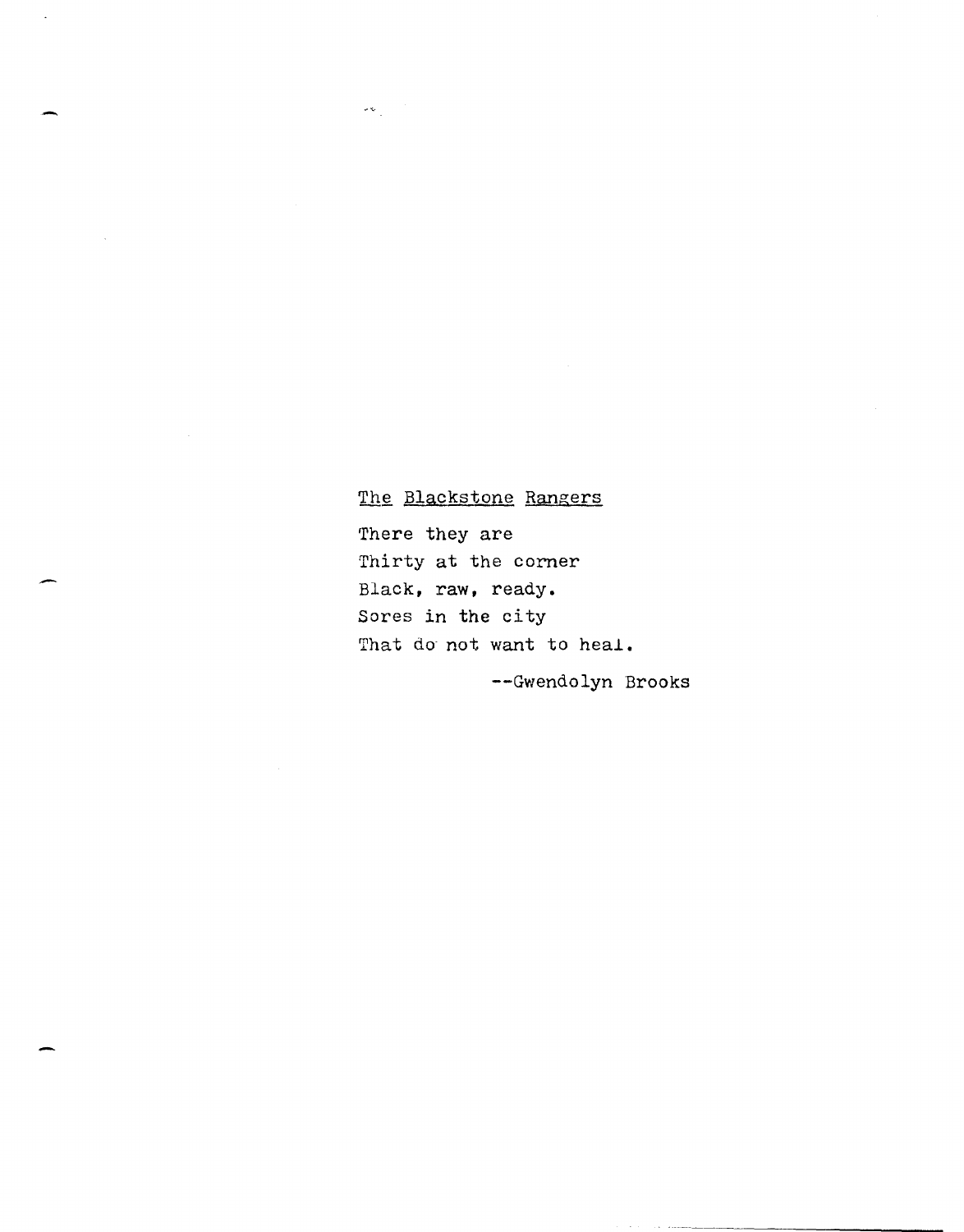### Corner Meeting

Ladder, flag, and amplifier now are what the soap box used to be.

The speaker catches fire. looking at listeners' faces.

His words jump down to stand in their places.

-

--Langston Hughes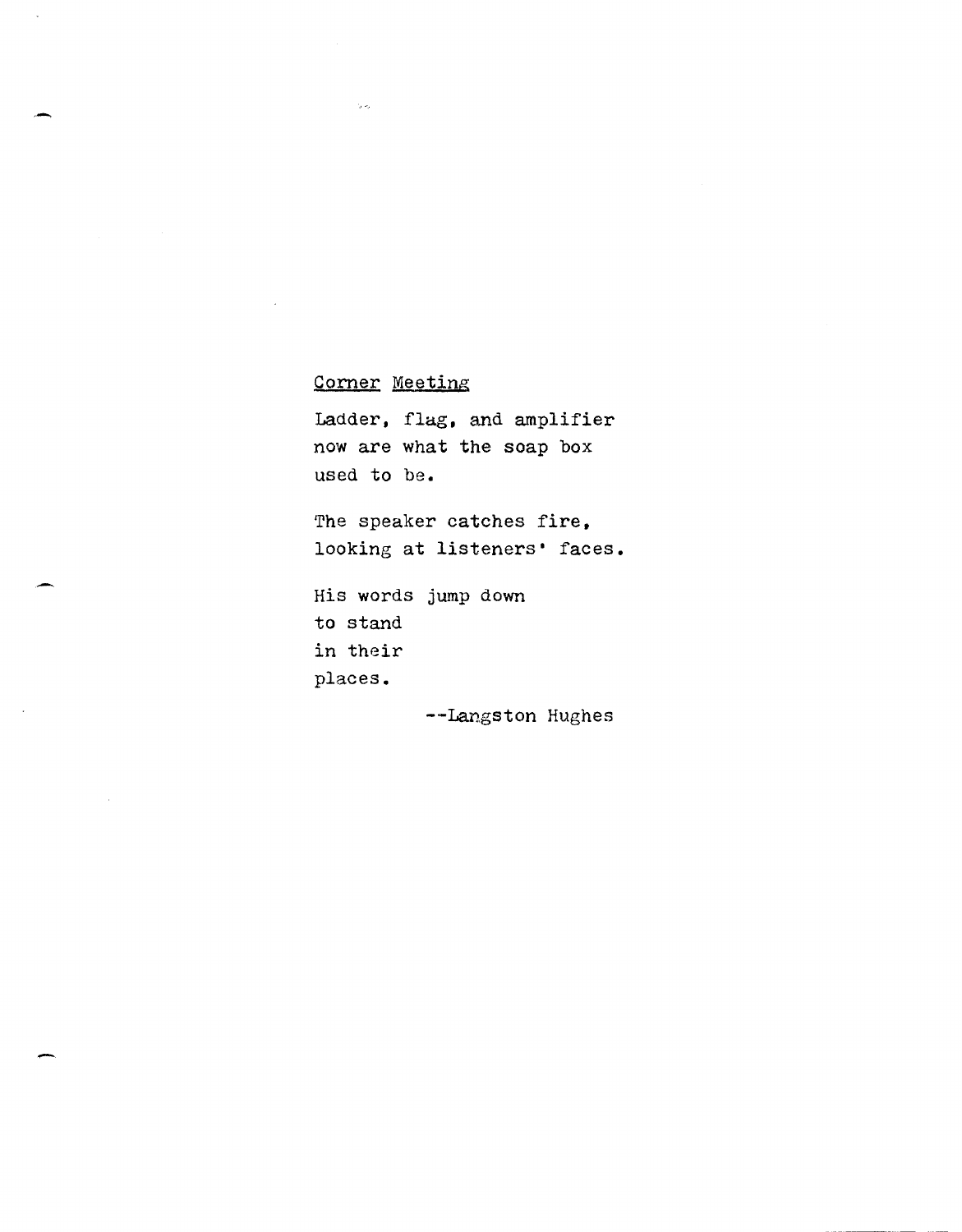In this City

In this city, perhaps a street. In this street, perhaps a house. In this house, perhaps a room And in this room a woman sitting, Sitting in the darkness, sitting and crying For someone who has just gone through the door And who has just switched off the light Forgetting she was there.

--Alan Brownjohn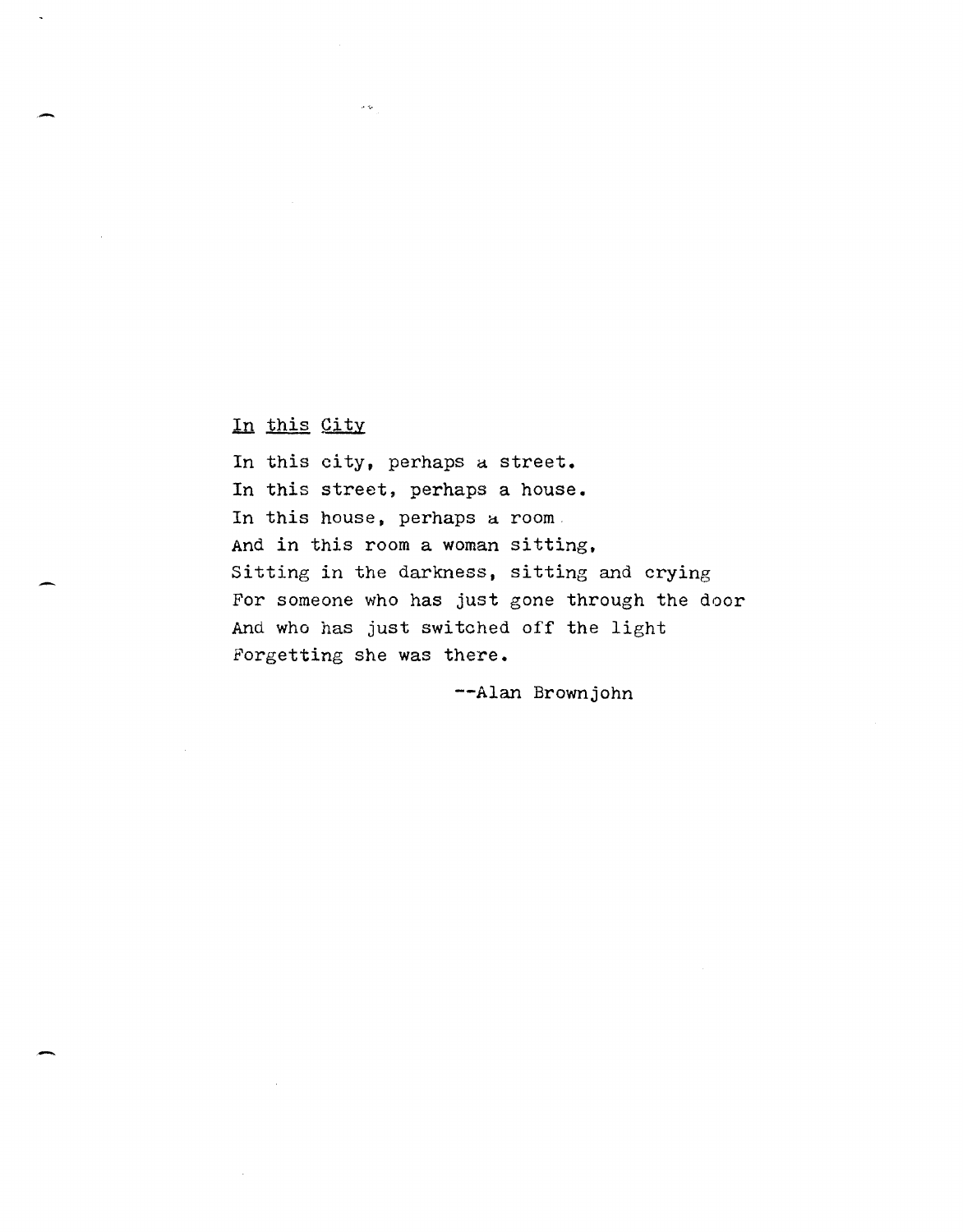### Visitors

 $\omega$   $\omega_{\rm e}$ 

-

Sunday brings them with fruit and smiles Beneath trees unfolding picnic tablecloths. And all so earnestly unaware Of barred windows where livid faces stare And shrill curses hurled from crooked mouths.

--Peter Kocan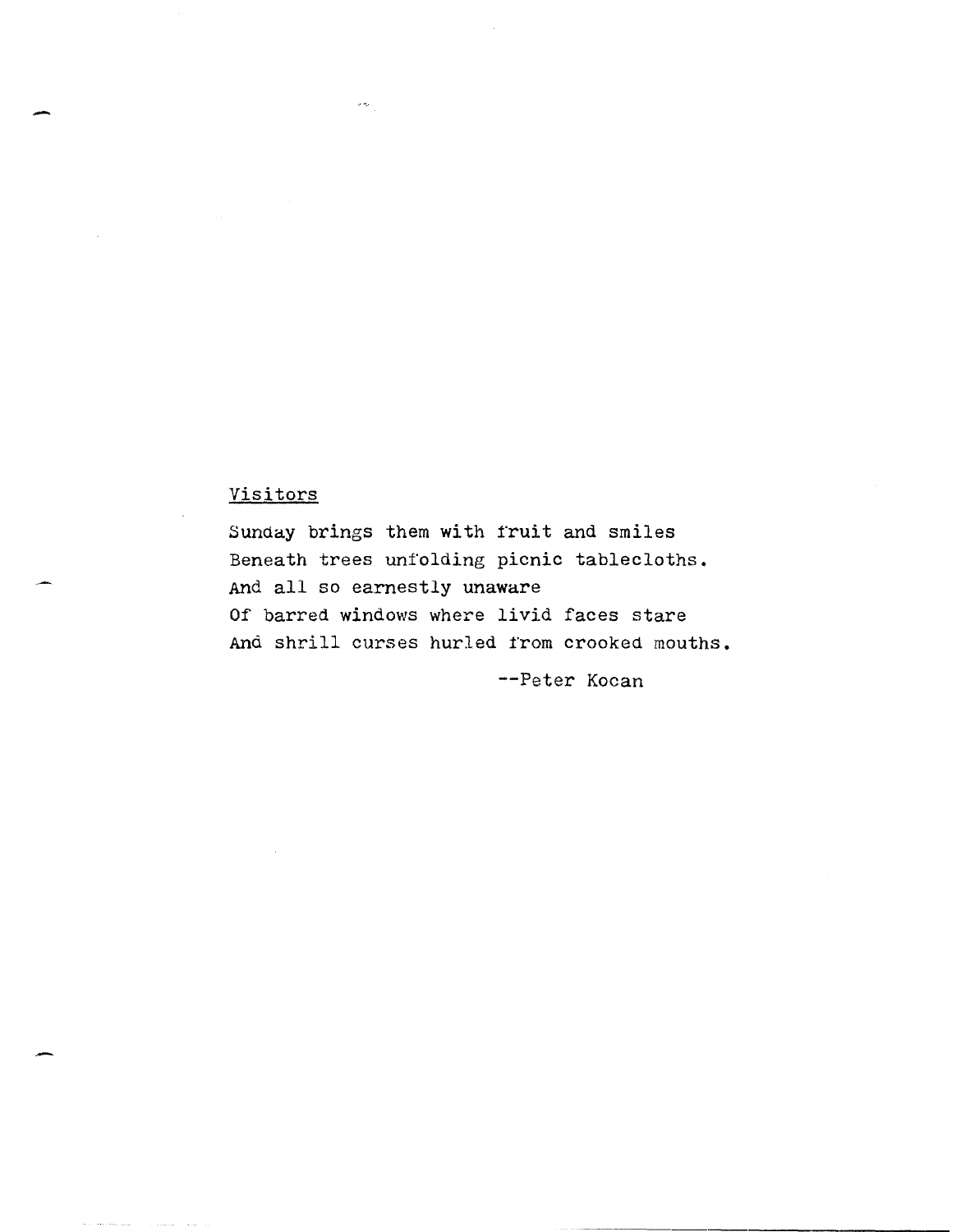A Dying Man

 $\mathcal{L}_{\mathcal{A}}$ 

Some compulsion to ask: "Is there anything you want?"

afraid of his answer for there's nothing I can give,

ashamed of my question knowing he knows,

forgiven by a lie, his merciful, "No."

--Gael Turnbull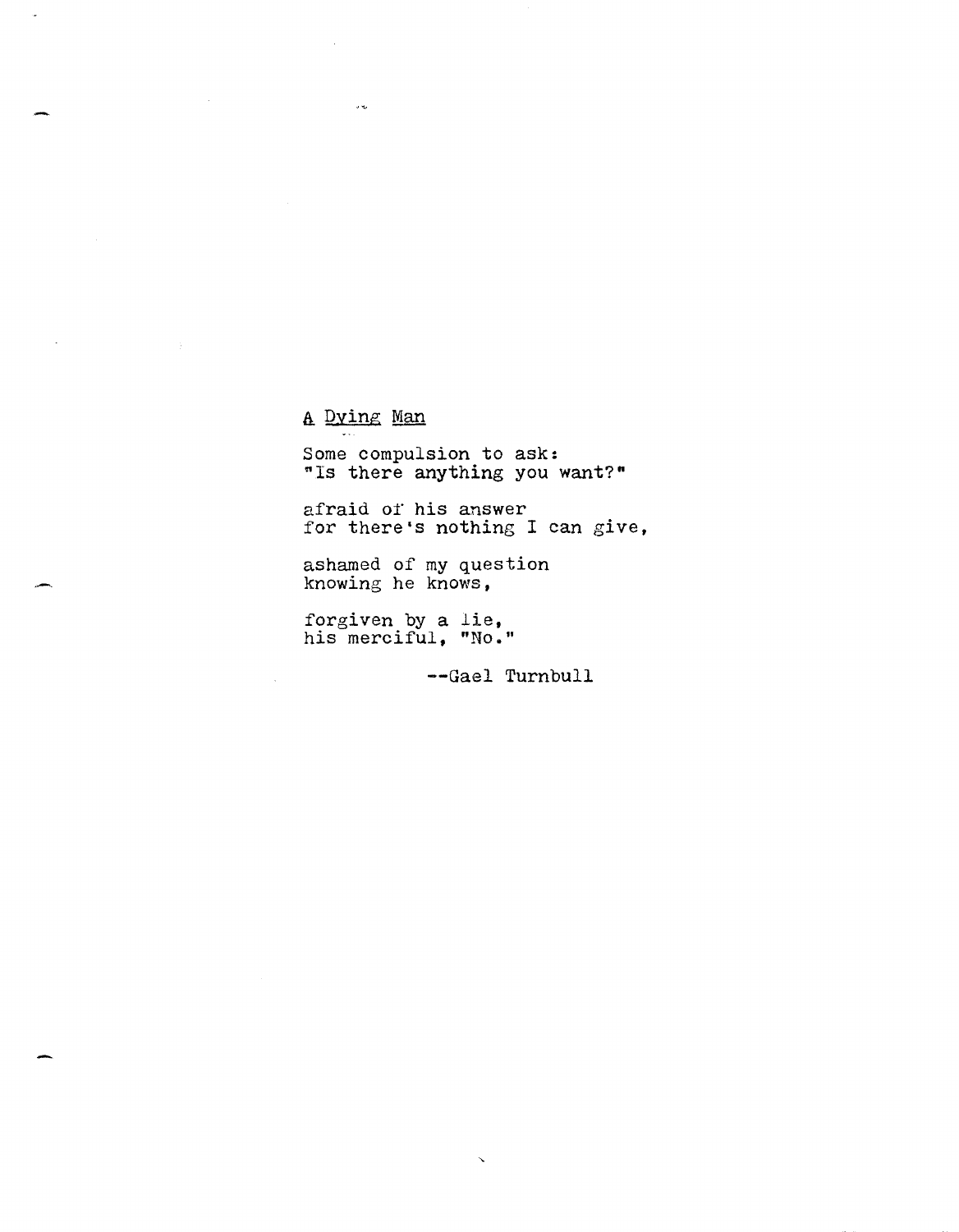The Old Men Admiring Themselves in the Water

I heard the old, old men say, "Everything alters, And one by one we drop away." They had hands like claws, and their knees Were twisted like the old thorn-trees By the waters. I heard the old, old men say, "All that's beautiful drifts away Like the waters."

-

وكالمستحقق الأساء والمناور

--William Butler Yeats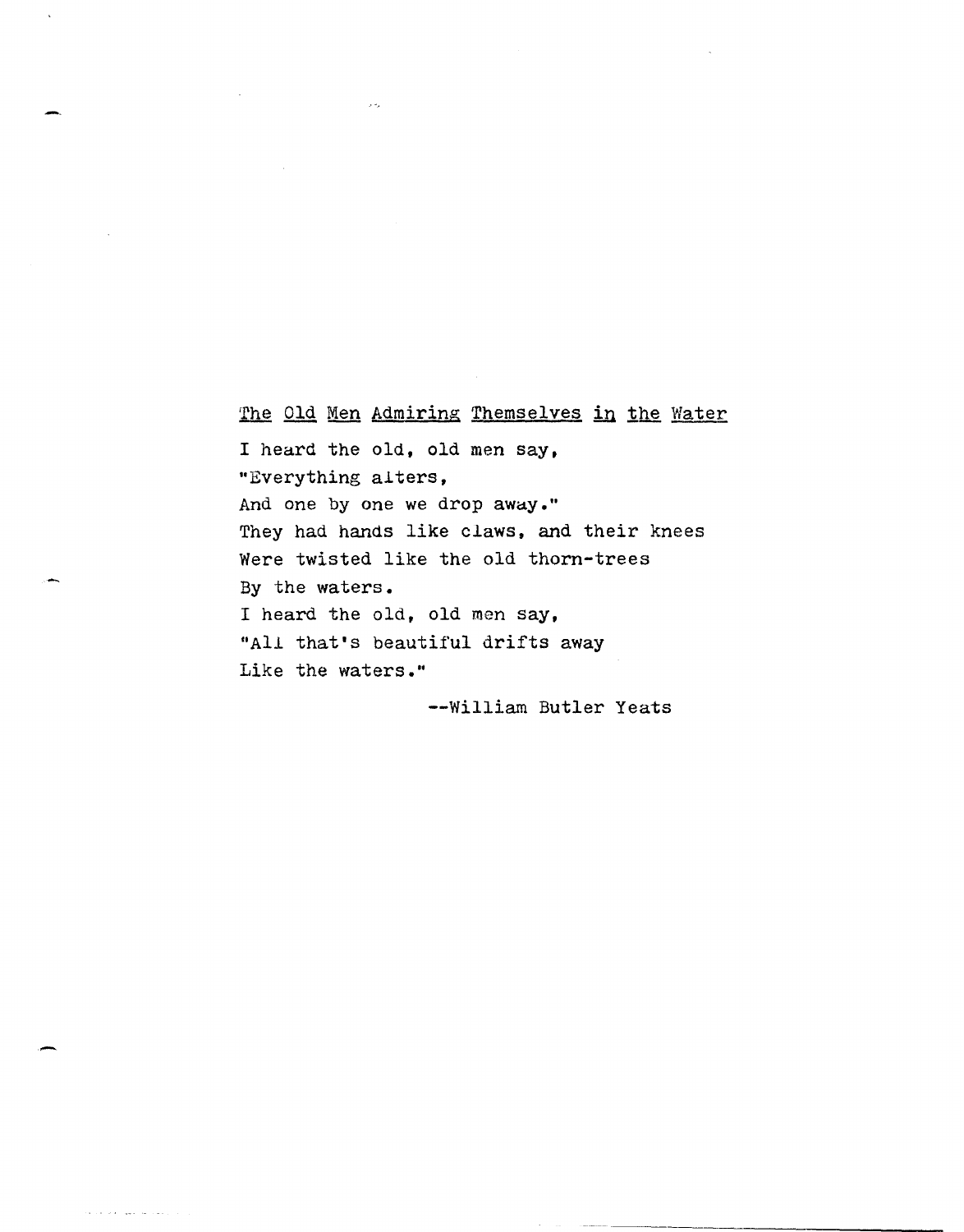### The Wall Test

 $\sim 10^{-1}$ 

 $\ddotsc$ 

When they say "To the wall!" and the squad does a right turn,

where do you stand? With the squad or the man against the wall?

In every case you find yourself standing against the wall.

--Louis Simpson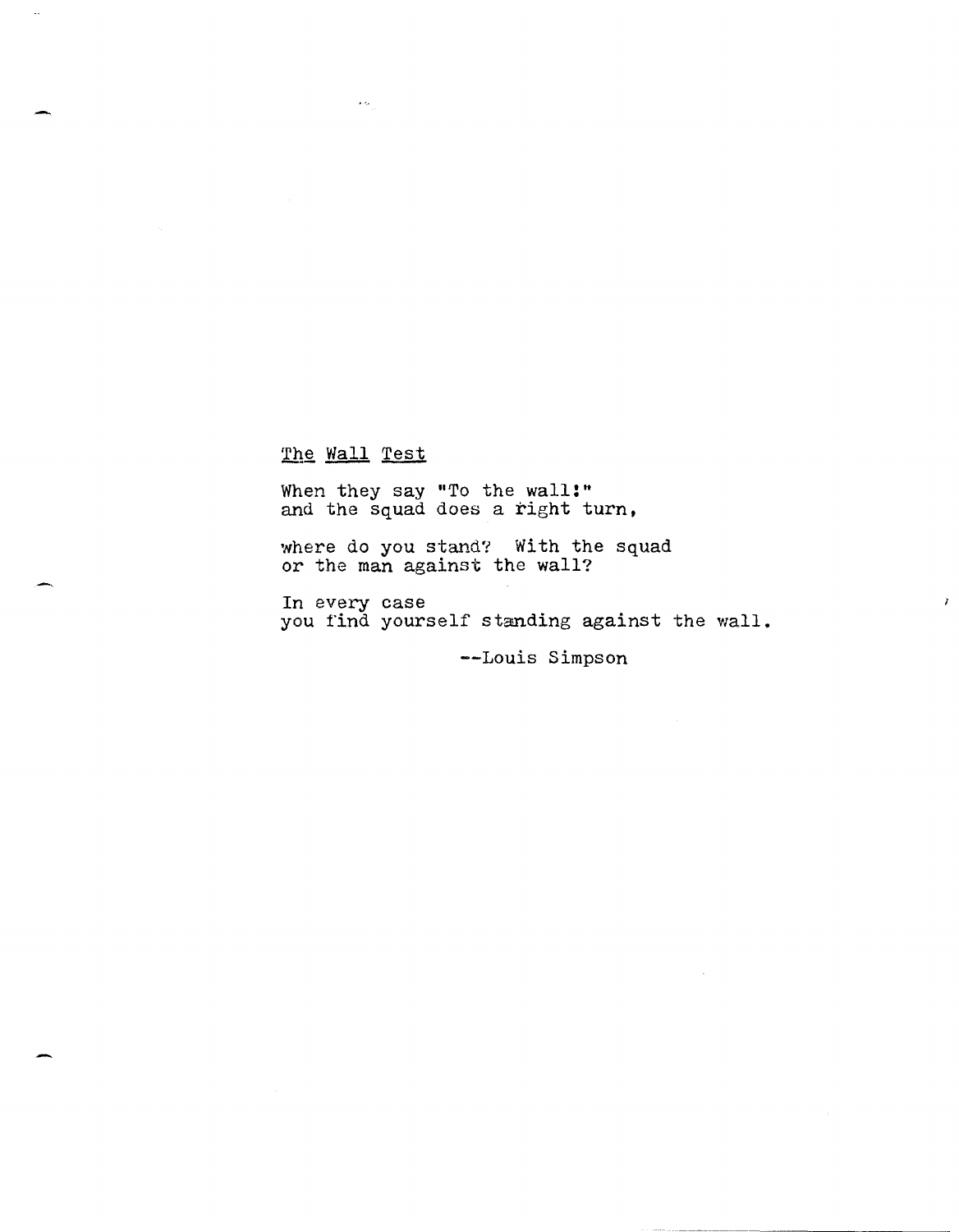### In a Train

na amin'ny sor

-.

There has been a light snow. Dark car tracks move in out of the darkness. I stare at the train window marked with soft dust. I have awakened at Missoula, Montana, utterly happy.

--Robert Bly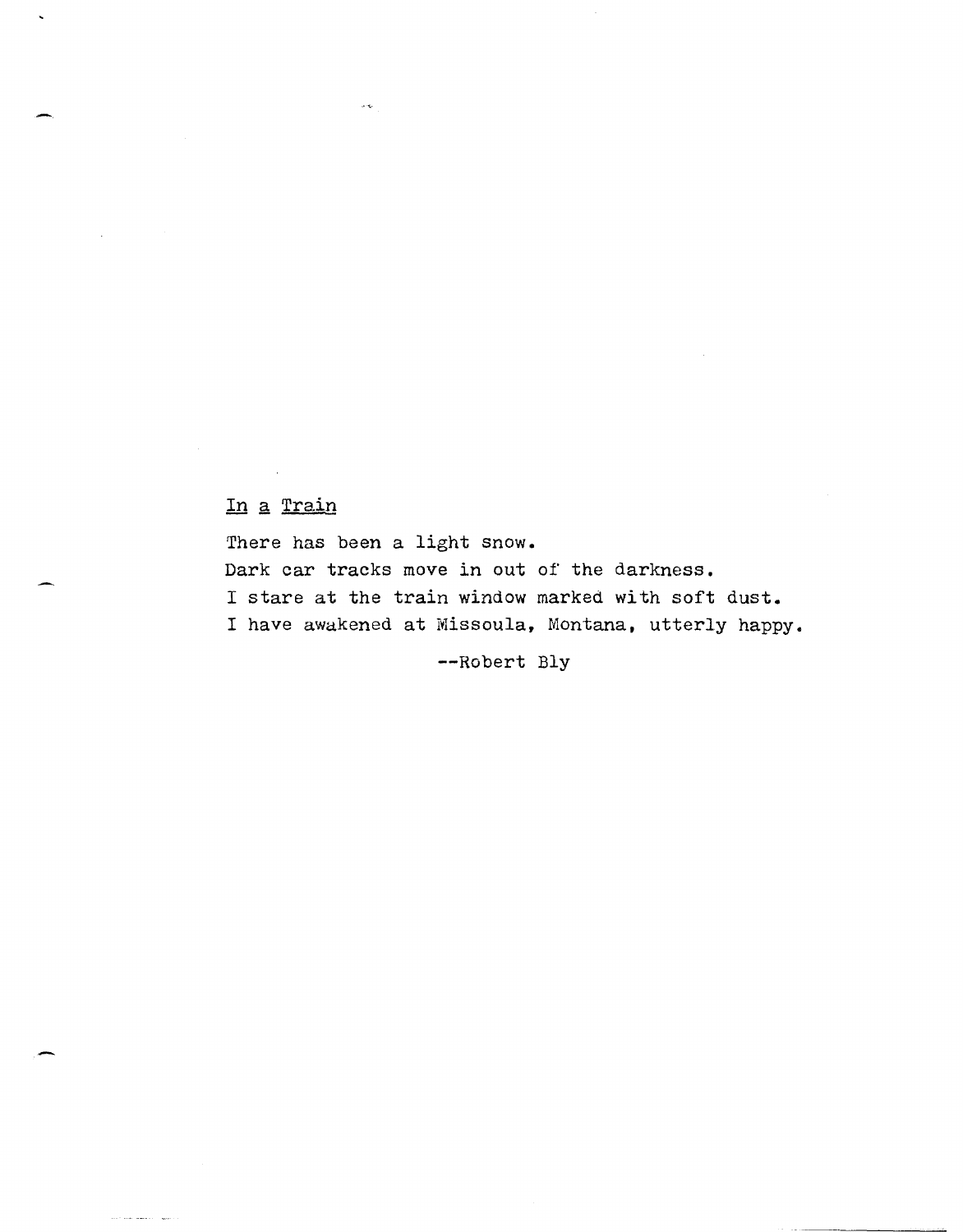#### Morning at the Window

 $\sim$   $\sim$ 

-

They are rattling breaktast plates in basement kitchens, And along the trampled edges of the street I am aware of the damp souls of housemaids Sprouting despondently at area gates.

The grown waves of fog toss up to me Twisted faces from a passer-by with muddy skirts An aimless smile that hovers in the air And vanishes along the level of the roofs.

--T.S. Eliot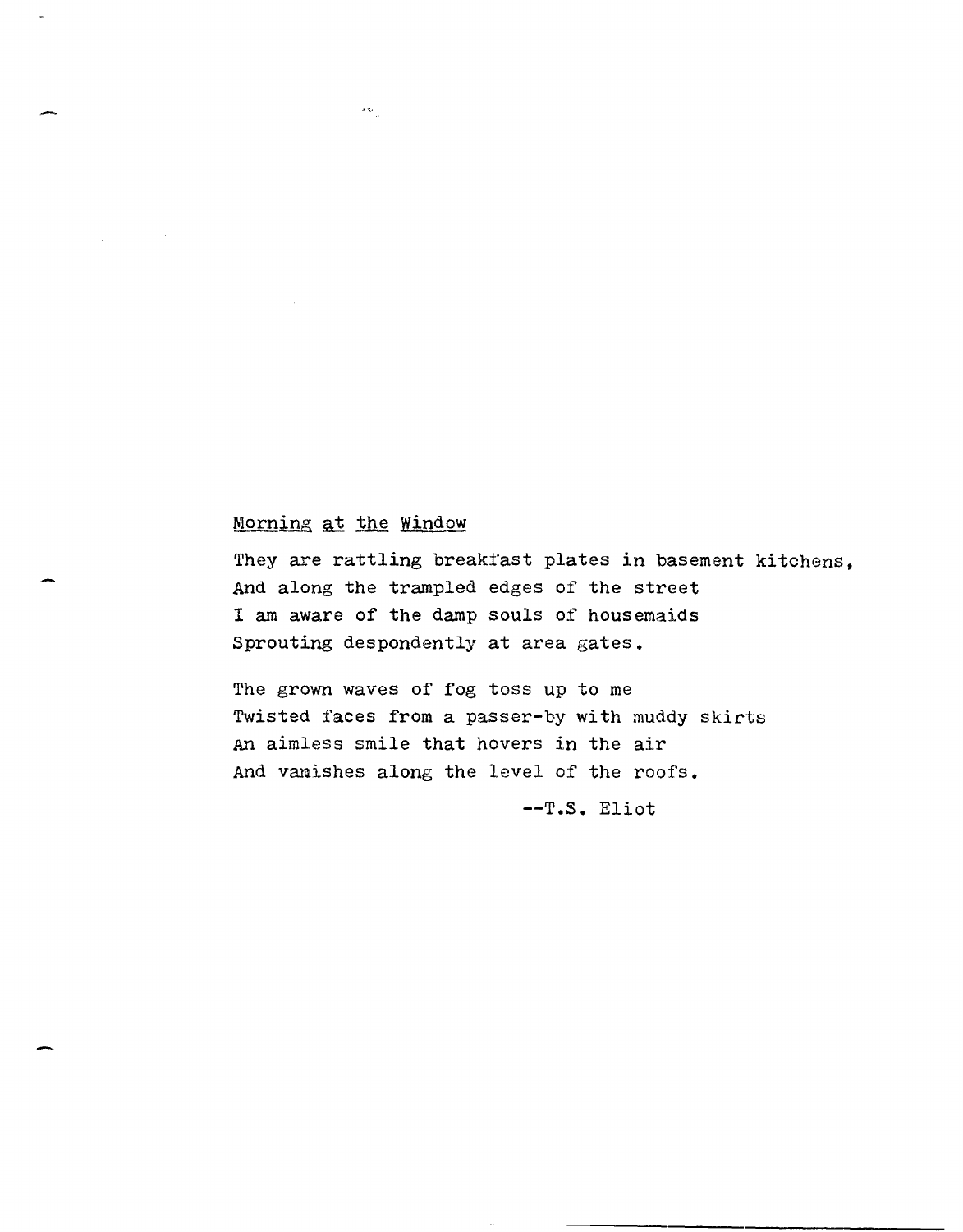### $\underline{\text{Poem}}$

 $\bar{\nu}$ 

 $\ddot{\phantom{a}}$ 

Get your tongue out of my mouth; r'm kissing you goodbye.

--Ted Kooser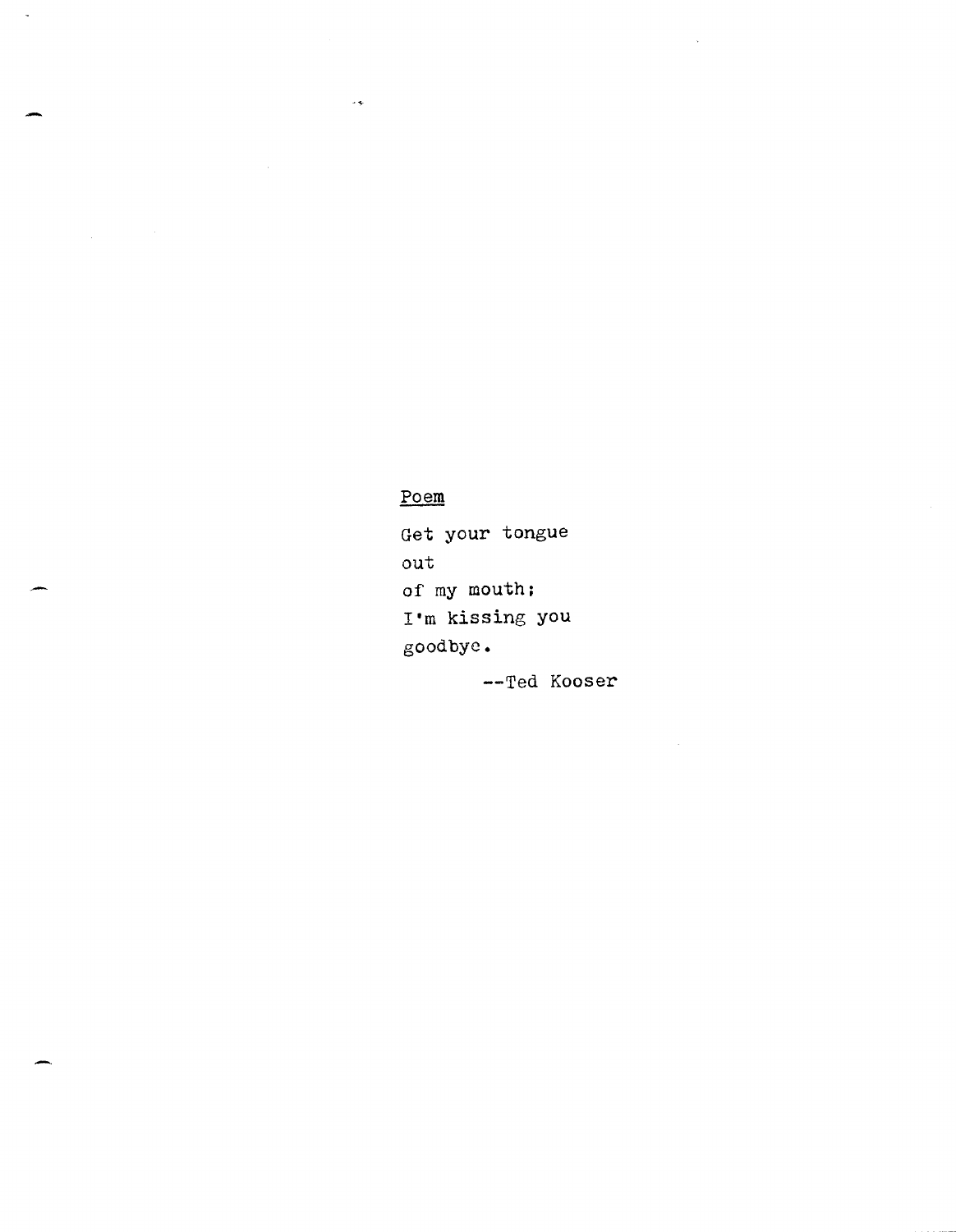## On the Collar of a Dog

.<br>د به د

-

 $\ddot{\phantom{1}}$ 

I am his Highness' dog at Kew; Pray tell me, sir, whose dog are you? --Alexander Pope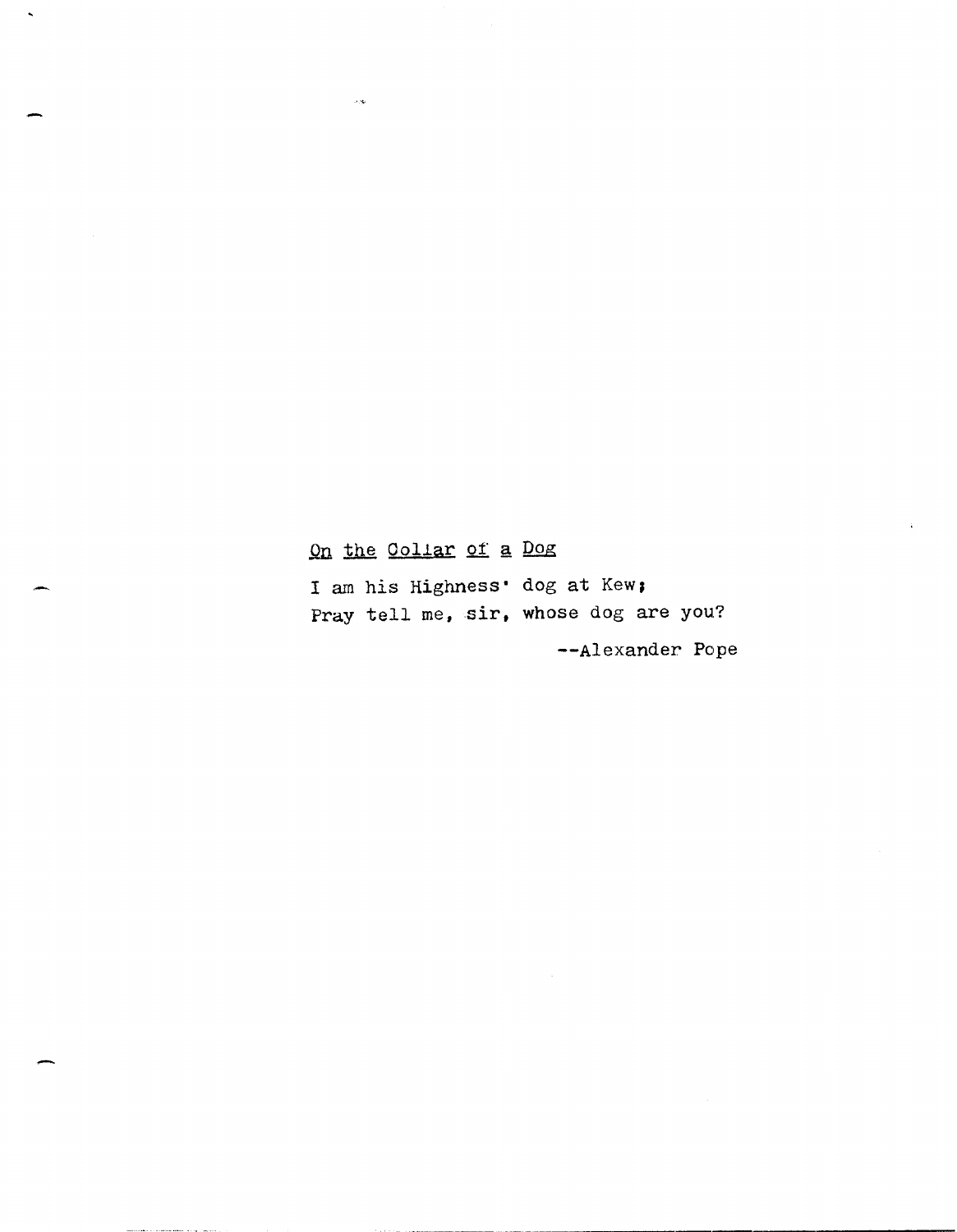### The Soldiers

- (The soldiers speaking)
- We stay

 $\omega <$ 

- as the leaves
- on trees
- in fall

-

(from the Italian of Giuseppe Ungaretti, trom the Italian of G.<br>tr. by Glauco Cambon)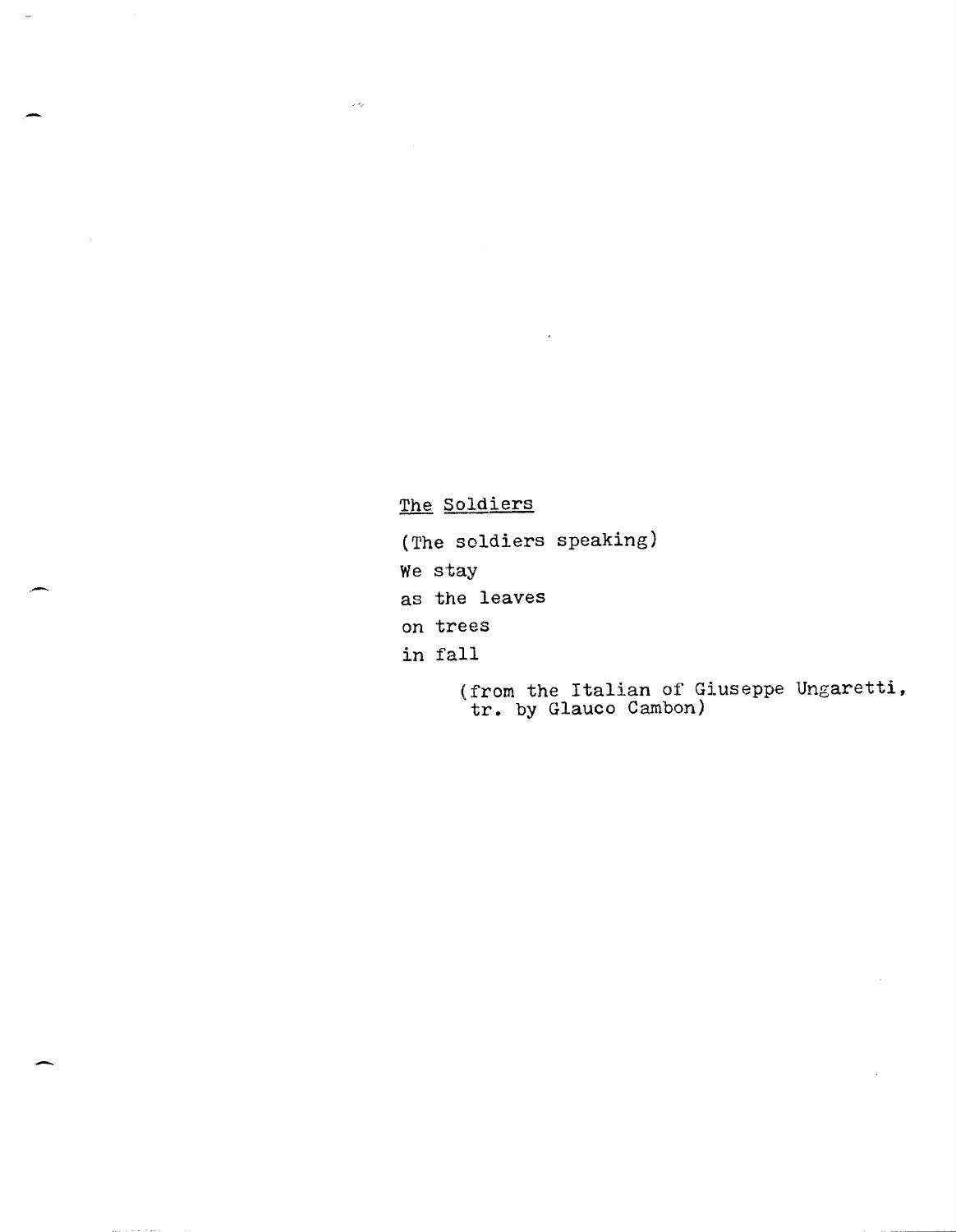### The Sky is Low

-

The sky is low, the clouds are mean, A traveling flake of snow Across a barn or through a rut ·Debates if it will go.

A narrow wind complains all day How someone treated him. Nature, like us, is sometimes caught Without her diadem.

--Emily Dickinson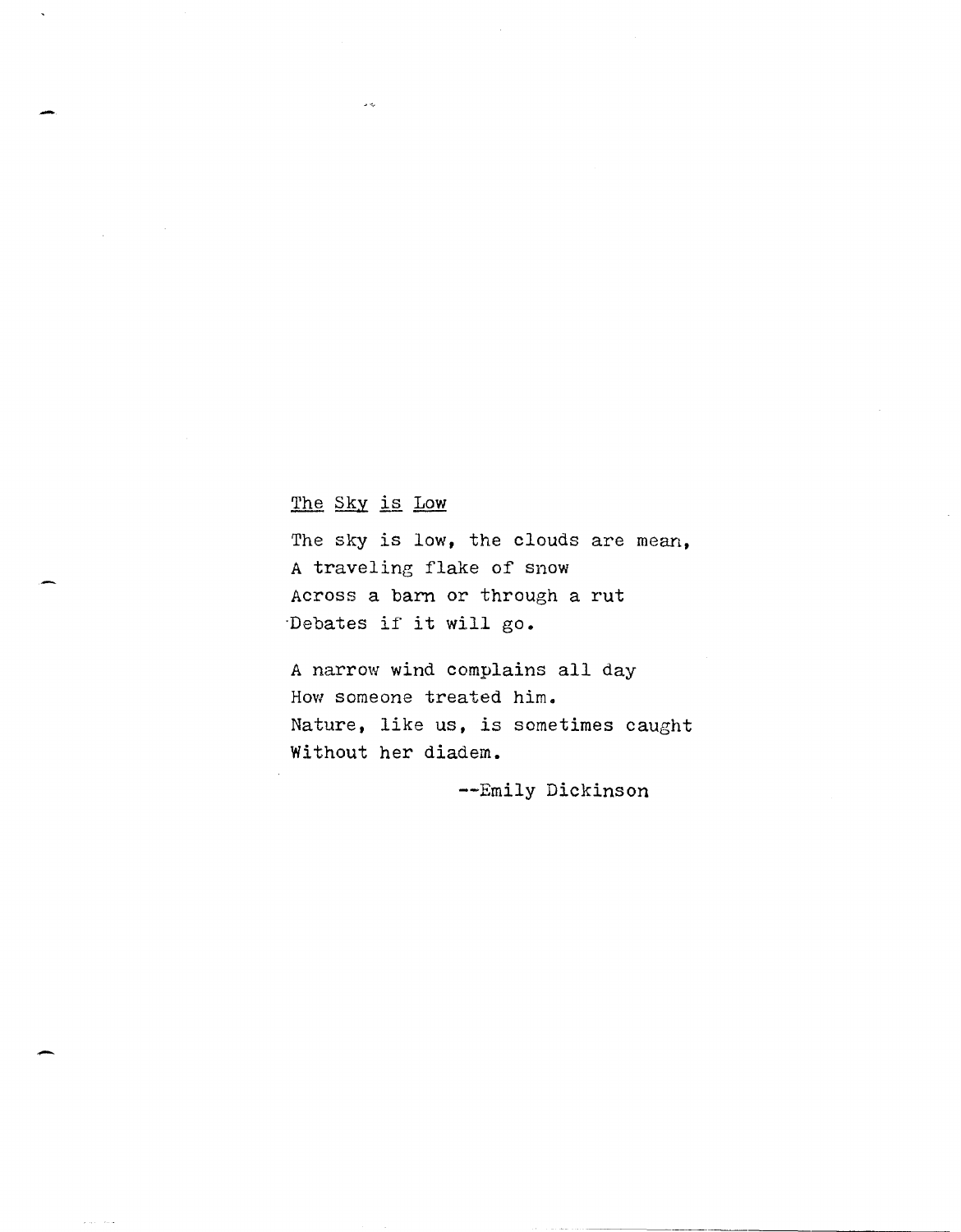1. Robert Bly, ed. The Sea and the Honeycomb. (Boston: Beacon Press, 1971), p.x.

2. Ibid.

 $\sim$ 

 $\mathcal{Q}_{\mathcal{B}}$  .

 $\sim 10$ 

-

 $\bar{z}$